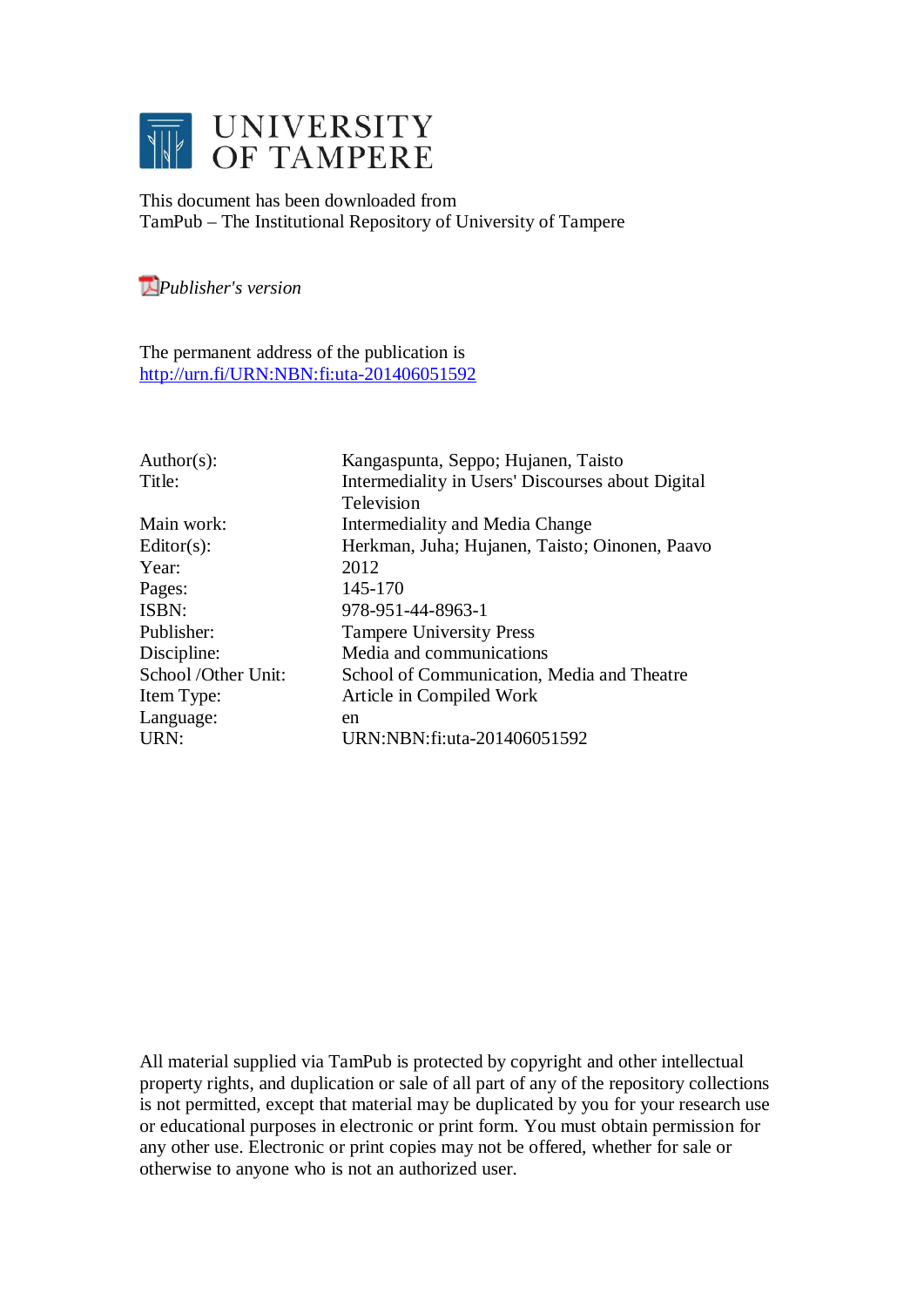# 7. Intermediality in User's Discourses about Digital Television

#### Introduction

This paper deals with users' experience of the main digital switch-over of Finnish television in 2007. The users' interpretation of this experience is identified here as the intermedially oriented re-articulation of television. First, the context of digital television in Finland is briefly described. Then, as a framework for the analysis of research data, the digitalisation of television is conceptualized in terms of theories about media change and related to constructions of media forms. The analysis itself is divided into two major parts; one looks at the discussion on digital TV in relation to the 'old' television, and the other at dimensions characterised as 'intermedial use' and 'intermedially oriented relationship' with the medium.

# The digital switch-over of television in Finland

After a period of tests, the digitalisation of distribution and reception of television in Finland started in August 2001. That introduced a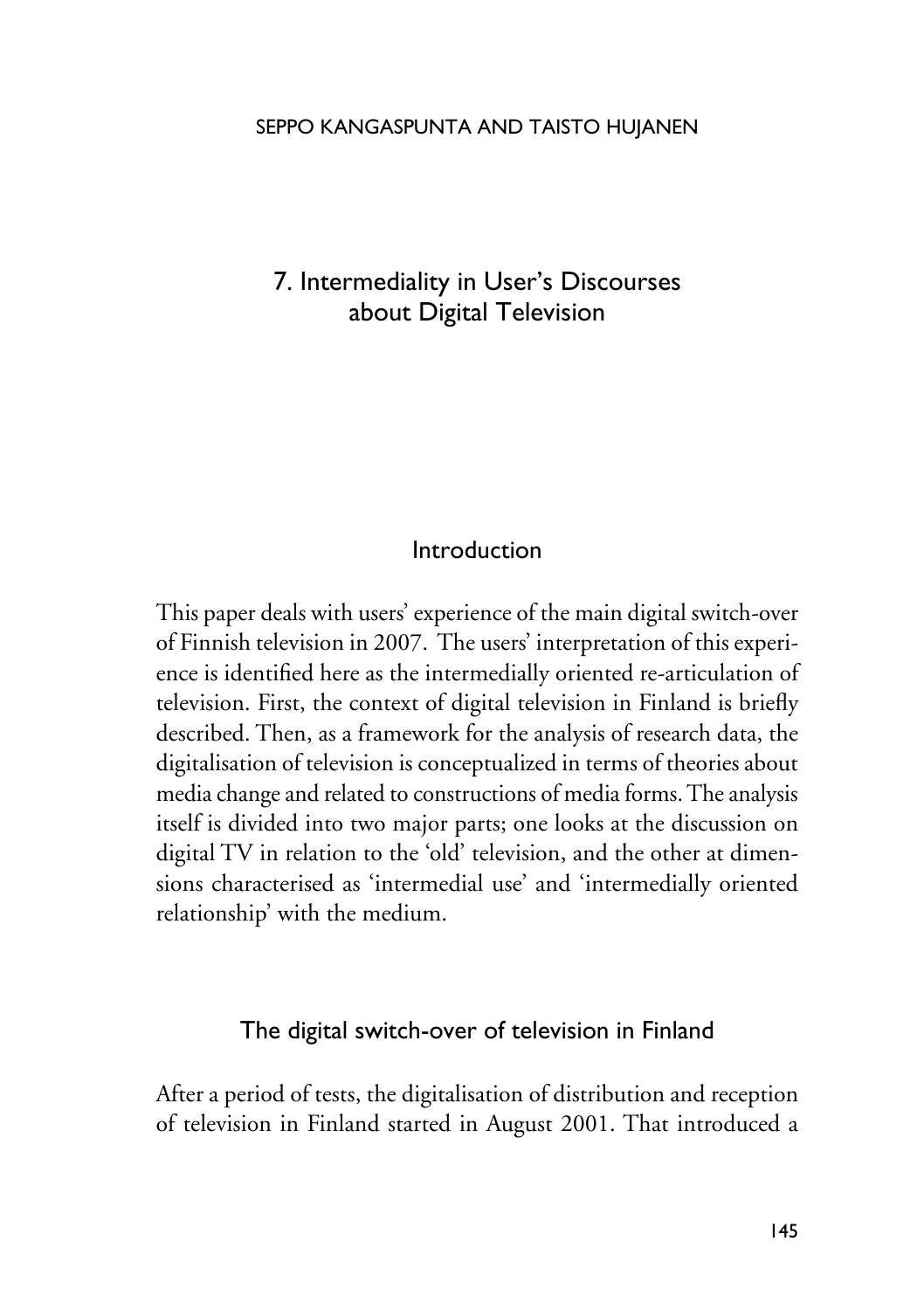process of transition and transformation which lasted altogether six years. In September 2007, the terrestrial distribution and reception turned fully digital and Finland became the first country in the world to switch off its terrestrial (broadcast) analog transmissions. Parallel to that, cable companies started reducing their analog channel supply. By March 2008, cable distribution and reception had also gone fully digital.

The Finnish model of digitalisation did not follow the normal process of media evolution. Like many states and international organizations, the Finnish government and authorities were active in making decisions which aimed in particular at enforcing the digitalisation of terrestrial television. As such, the process can be characterised as an enforced transition, applying Urrichio's (2004: 30–31) distinction between transition and media evolution.

As an action, the Finnish model of a total digital transition represented the hard form of media policy, especially, with respect to media technology which still was highly incomplete and untested. A lot of defective equipment was available in the market. Over 70 percent of households had some sort of technical problems in digitalisation. State authorities and other decision makers in respect to digitalisation did not listen to consumers' problems. The user research showed that digitalisation as such was seen reasonable, but people were critical to the way the process was implemented. A section of consumers responded by just fully skipping television. As a result of the switch-over, the share of households without a television set grew from five to eight per cent (Finnpanel 2009).

Digital television was considered as a part of the Finnish information society project. It was marketed as an important new dimension of information society. Digital television was characterised as an interactive medium in which television and the Internet go hand-in-hand. Promises were big and expectations high. The new media hype made 'interactivity' a key slogan for digital television which, however, turned out to be a misleading utopia and illusion.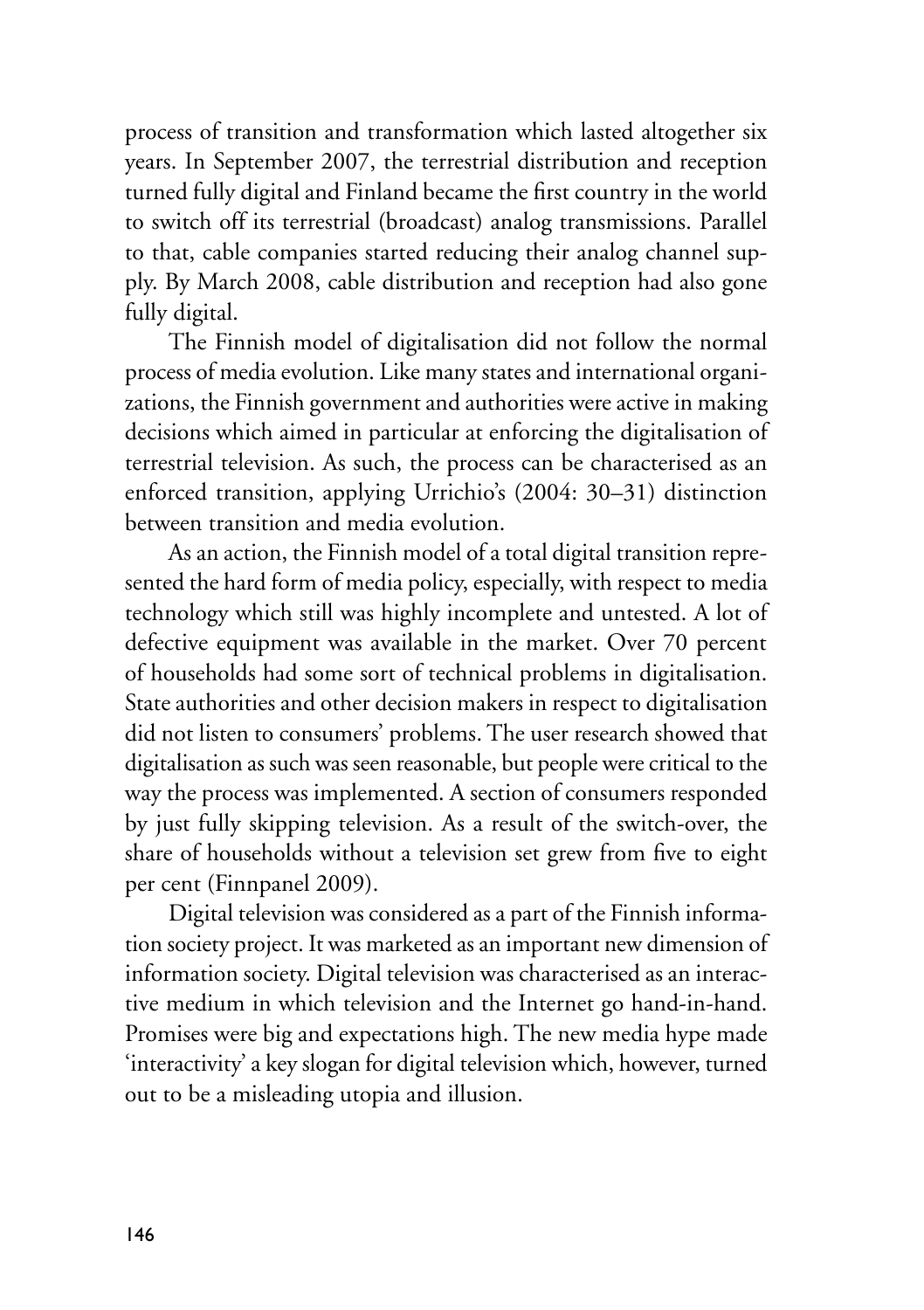The ground-breaking transition of digitalisation seemed to shrink to a small extension of the old television. First, a number of channels were added to antenna households. Later, the breakthrough of terrestrial-distributed pay television heralded a broader transition; the same applied to the growing popularity of recording set-top boxes and the consequent free selection of viewing time. Finally, user research reported multi-media oriented media consumption which gave birth to new media practices.

# Digital television in the context of media change

When considering television as an object of study, Allen (2004: 12) constructs a strong contrast between the 'state' of television in the 1970s and 80's and the present-day digital television. Television varied considerably from nation to nation, which is why the golden era of analog television is often characterised as national television. Experientially, writes Allen, television was understood to be a private (as opposed to public) and hence domestic medium. Because of scarce programme supply and normally only one receiver per household, family viewing became a norm.

The 'state' of television changed constantly during the course of 1980s and 90s because of rapid and unpredictable technological, institutional and economic change (ibid.). Towards 2000 the changes accelerated, and a long list of new dimensions were needed when trying to define television. Allen's list includes multiple and proliferating channels, multiple transmission systems, multiple simultaneous viewing options, remote control devices, multiple television sets in the home, the use of the television set for playing video games, home production of video via camcorders, streaming of video via broadband internet… and the list continues (op. cit.: 16).

The above kind of transformation of television which, following Bolter and Grusin (2000: 184–195), could be characterized as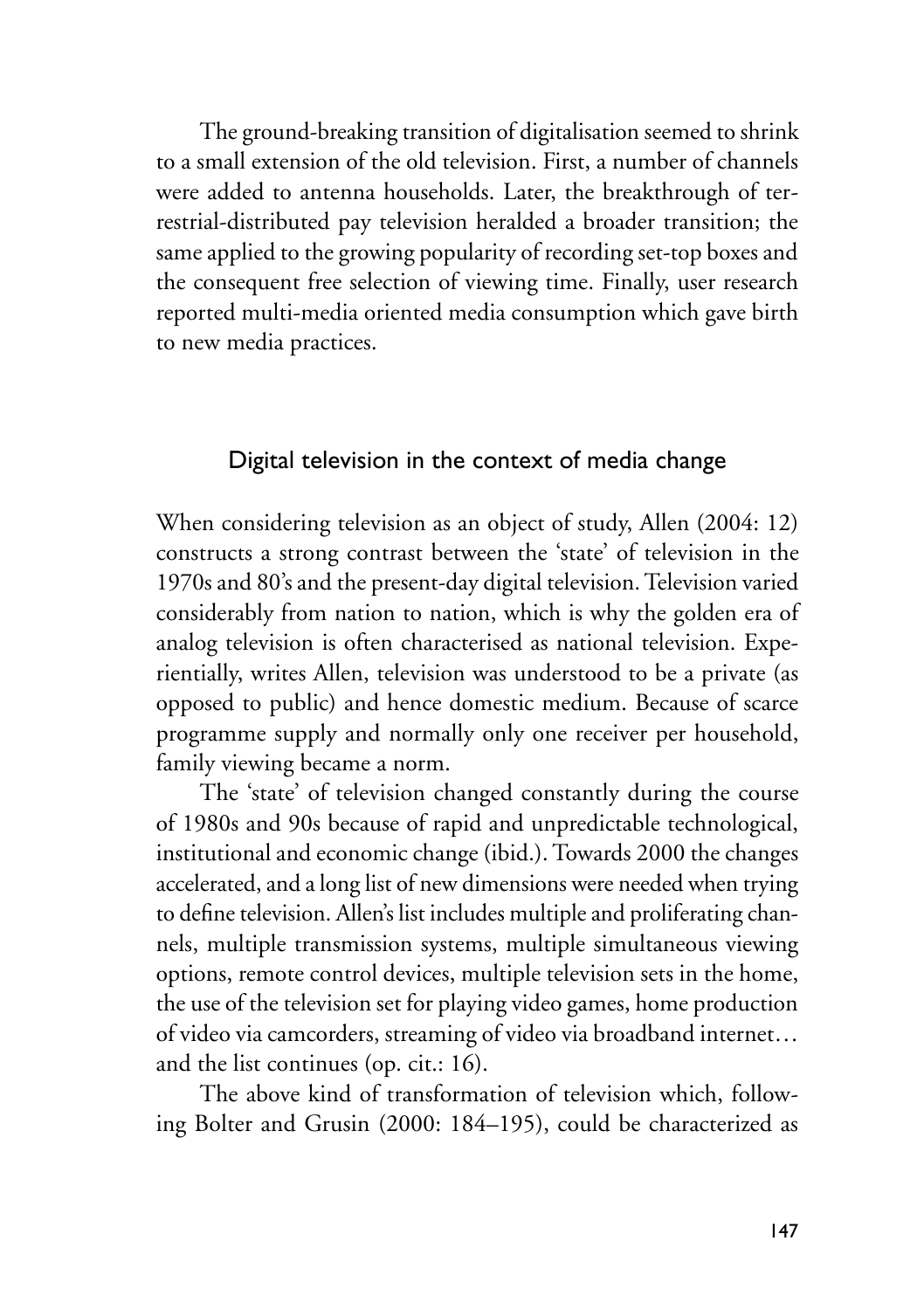the 'remediation' of television: the change of media form is what the digitalisation of television is all about. The point of this paper is to ask how people transform the medium of television in their intermedially oriented user practices to something new which can be identified as a new media form and practice. This kind of medium theory acts in a loose sense as a framework for this paper. The question is not only about the medium of television as technical equipment, but also as a mediator and as (a collection of) social and cultural practices.

Uricchio (2004: 30–31) points out that some moments of media change are more revealing than others. He lists as examples the 'birth' of media forms, when technological possibility finds systematic deployment as media practice, and the dramatic re-purposing of media systems like radio's shift from an individuated two-way communication system to a broadcast system. The most relevant of his examples for the analysis of digitalisation of television is the intermedial redefinition of media which concerns digital technology's implications for the sound and/or image media of music, photography, film and television.

What was above, with reference to Allen, described as the change of television's media form, can now be defined as intermedial redefinition of the medium of television. Uricchio makes also an important conclusion concerning what he calls 'discursive evidence regarding perceived media capacities, anticipated use patterns, and intermedial relations' (op. cit.: 31). His point is that certain moments of media change are rich in discursive evidence challenging the 'take-for-grantedness' that under normal circumstances tends to blind us to the possibilities inherent in a particular medium and the processes by which social practice gradually privileges one vision of the medium over others. That is exactly the point why the kind of user interviews collected in the context of the digital switch-over of television are useful material in considering television's changing character as a medium.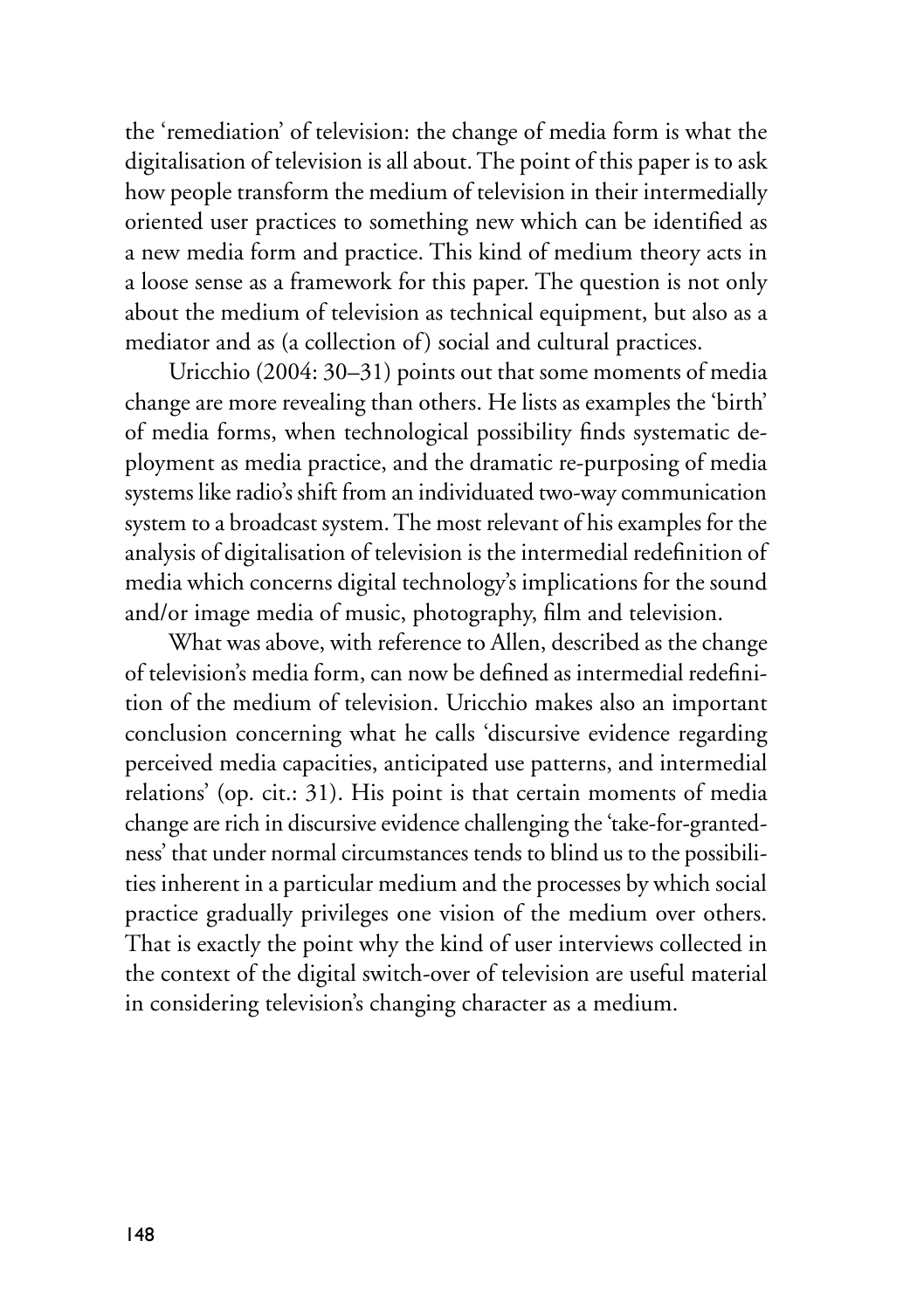# Research methodology and results

The research data to be analysed and discussed in this paper was collected shortly prior to and following the digital switch-over of terrestrial television in Finland in September 2007. The data consist of interviews in 30 different families (including a total of 70 family members) in six communities, and with four mentor groups assisting people with digitalisation problems. The data can be characterised as a reception study with a focus on consumers' intermedially oriented media use and media relationship. Question topics included the ways in which people experienced the switch-over and how they constructed intermedial relationships in their discourse. The approach was qualitative in nature. In this paper, the following three dimensions of the research are considered: digital television in relation to the 'old' television, television in the context of intermedial user practice, and television in the context of intermedially oriented medium relationship.

The intermedial user practice is the point of view which opens up the link to what was above termed the 'intermedial redefinition' of television. This is also a link to the focus of the major project on intermediality, the background of the present book, within which this study was originally conducted. In the context of the major study, this study was entitled '*Intermedial Re-articulations of Television in the Digital Switch-Over*'.

A useful approach for the understanding of re-articulations is offered by Moscovici's notion of social representations, which refer to joint, everyday understandings of objects among a community of people: issues raised concern a system of values, ideas and practices. According to Moscovici, thinking is not only an internal activity of the human brain, but also, or rather, communal communicative action. He speaks of a 'thinking society' in which its members play an active and intelligent role (Moscovici 1984).

The basic function of a social representation is to make a new, alien and unknown thing or object familiar and close to people. This comprises two central processes: 'anchoring' and 'objectification' (op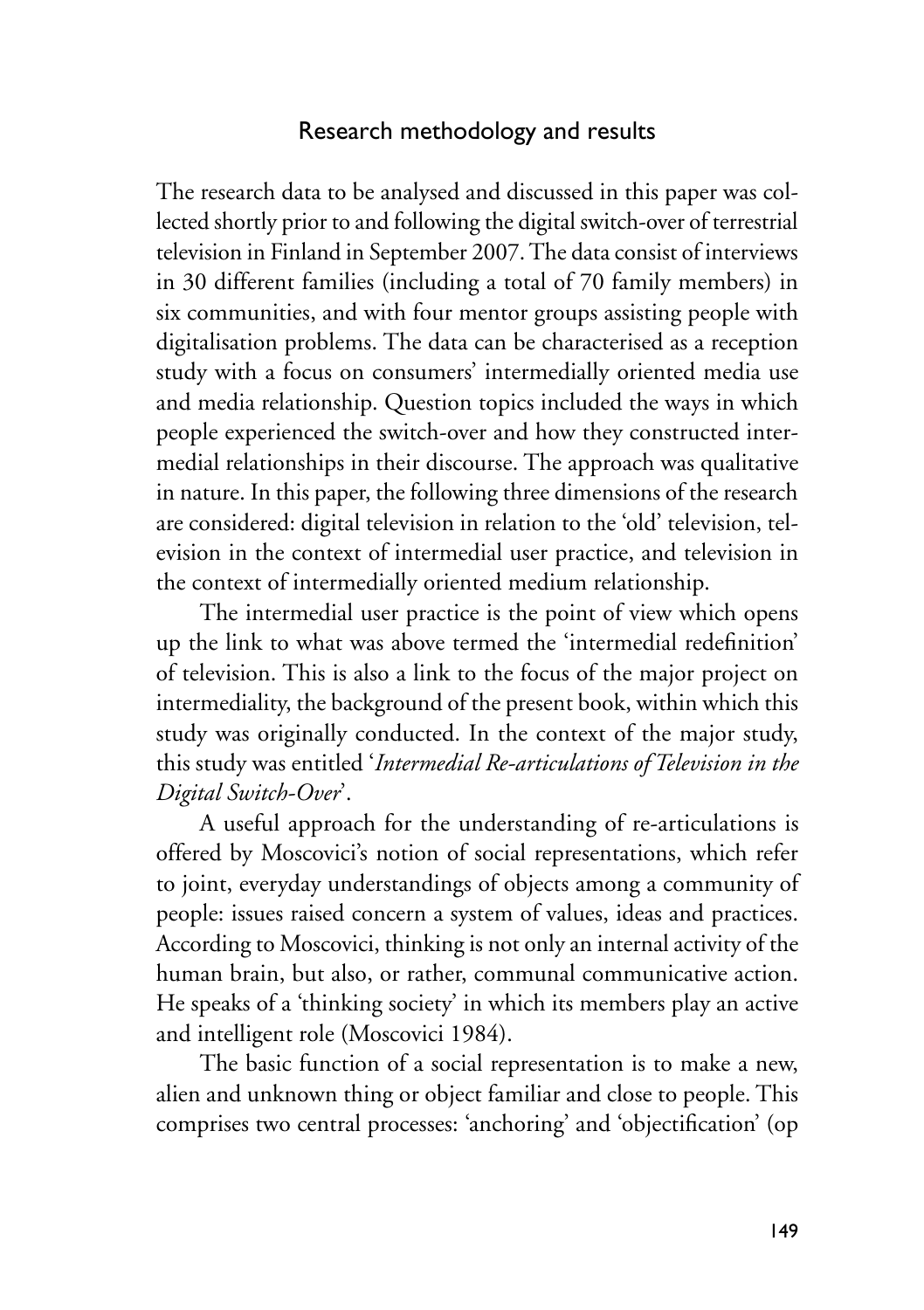cit: 3–39). In anchoring, an unknown item is connected to (as part of) the old way of understanding by linking it through familiar concepts and categories with known contexts. With objectification, sensory experiences and sensory as well as symbolic interpretations are linked with an originally alien and abstract concepts and through that the item made into an object of concrete thinking. Moscovici points out that representations are not only verbal (or, more widely, depictions using words and images [at least], and by more literal-realist or metaphorical-symbolic means) but are materialised in social practices and rituals. Anchoring and objectification, as defined by Moscovici, are useful tools for analysis for this study when considering the intermedial re-definition of television in people's media practices.

#### Problems feed fear of technology

Analysis of the research showed that the way interviewees described digital television in relation to old television was dependent on their age, or place in the life-cycle and, in particular, on the periods of television that they had experienced. Ellis (2000) characterises the historical periods of television as three eras, named 'scarcity', 'availability' and 'the era of plenty'. How much of this history the interviewees had lived through clearly affected their interpretations of the present. The older generations were suspicious of the reform, while the younger ones had more positive expectations. Another division was related to whether people lived in antenna or cable households. The former experienced the change as more significant.

The change of standards in the distribution and reception of television forced users to deliberate not only about digitalisation but also about the relationship between the new television and the old analog television. For many older people and for those who can be identified as 'late adopters' – the two groups coincided to a significant degree, it was older people who tended to hold out against digital later and vice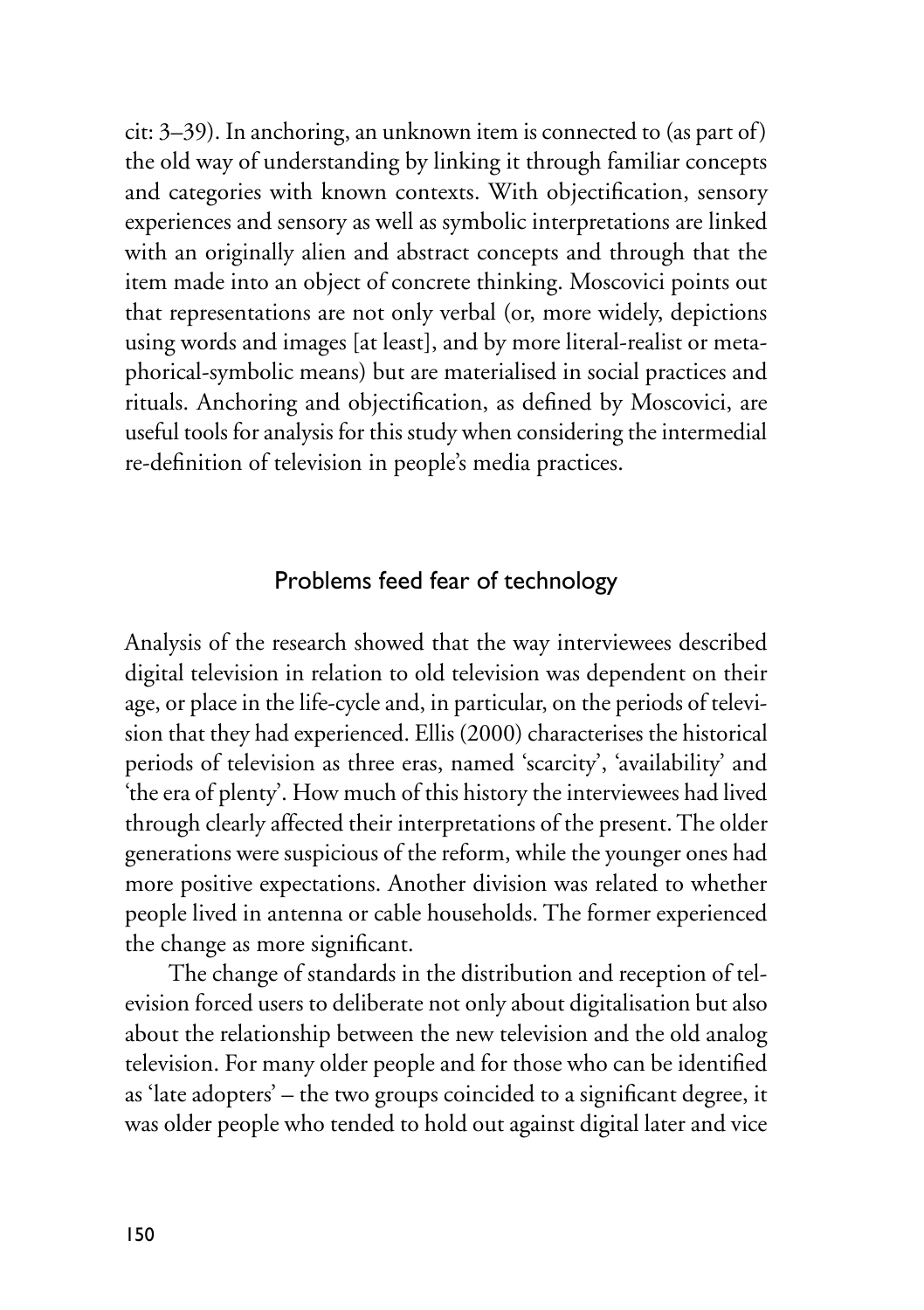versa – digital technology appeared problematic, mysterious, unnecessary. They were anguished by the continuous technological change, and their answers reflected a distancing: 'I should not bother myself with this.' Like a 70-year old lady from the town of Nokia, they said that they were 'not keen on new things', there was 'no need for such fine things', and it was 'good enough when things work like now.'

This attitude reflects outsider experience and distancing. Older people and late adopters<sup>1</sup> were most often negative to the digital switch-over. They articulated the switch-over in terms of enforcement and too quick a speed of development. Even the need for a change questioned (Kangaspunta 2008: 7–8). For these people, the old was simply better. Their fatalism and fear of technology was expressed in the attitude, 'Whatever's done, everything will change'. Fears of learning and mastering the new technology intensified the problems of adoption. The mentor groups consulted for the research stated that they often met older people with this kind of technology fear.

In a study concerning the British digital switch-over, the most problematic consumer group was identified as the 'reluctant 50 percent'. This group consisted of older people, late adopters and the reluctant (Mackay 2007: 33, 43–45) Also in Finland, late adopters have been characterised by different attributes, such as with the notion of '*hidastelijat*' (hangers-back) in a report by the Ministry of Communication (Lym 2002).

In our research, a 76-year old lady and a late adopter from the community of Pälkäne, reported experiencing digital television as difficult because 'the set was allowed to make tricks'. Her relationship with the television equipment became insecure and the whole reform became, as she put it, 'worsening'. The reason behind this was that there was no control over the retail sale of set-top boxes in Finland and, as a consequence, there were a lot of unsuitable devices on the market – and this state of affairs continued through almost the whole transition process. The loose policies and practices of actors in the digital television market and failure to intervene or regulate on the part of the authorities ensured that consumers suffered. Problems appeared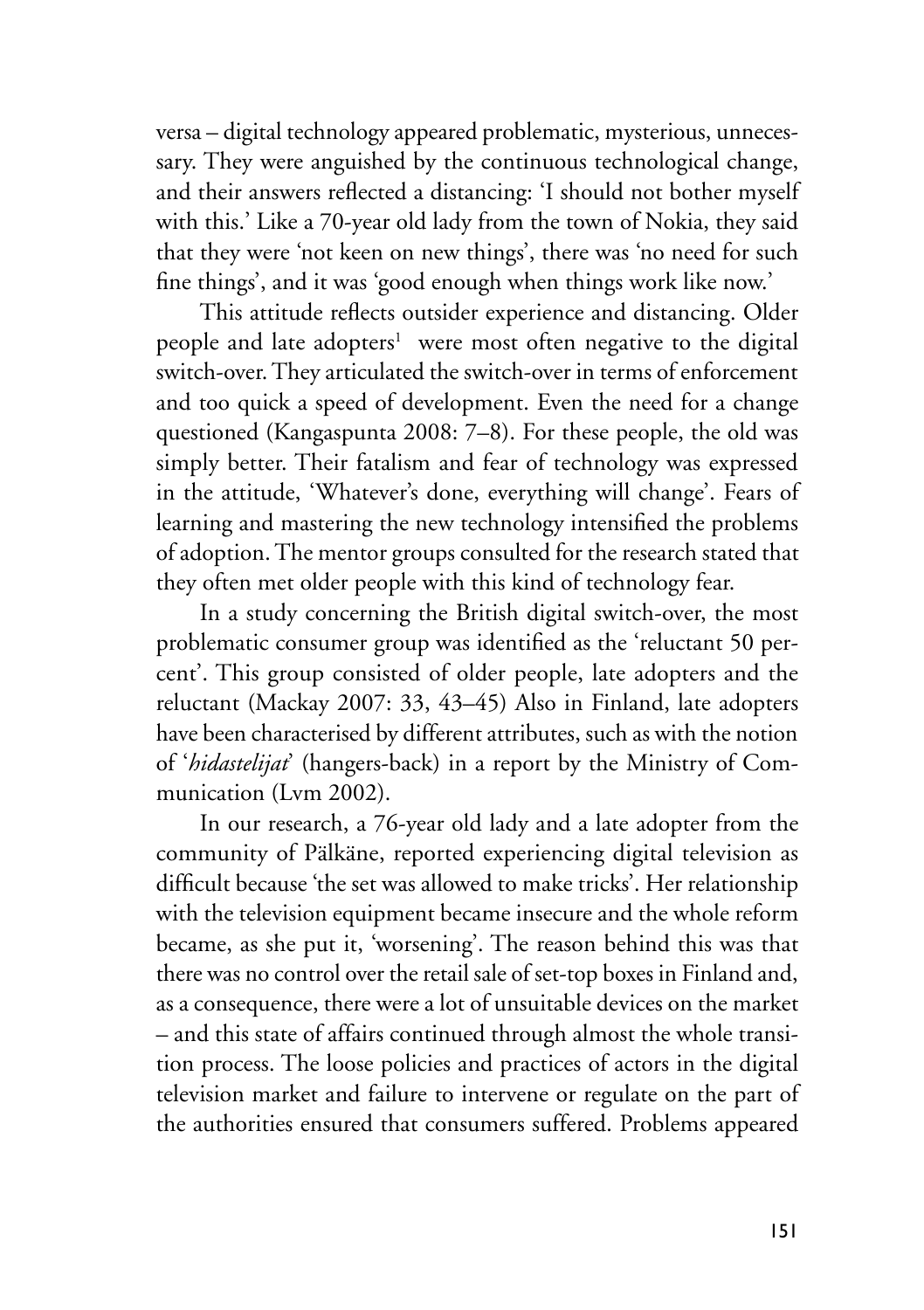in 71 percent of households, altogether. Nevertheless, and somewhat surprisingly perhaps in the light of these implementation difficulties, research conducted by the Office of Communication found that users rated digitalisation positively (Viestintävirasto 2/2007).

The evidence gathered by our research also showed that late adopters in particular protested by skipping television viewing altogether, at least for a while. Another (no doubt intersecting) group of consumers was identified as those who (illegally) stopped paying the television license fee (again, at least for a while). The share of people who completely opted out and did not watch or even (necessarily) own a television was reported to have grown from 5 per cent in 2002 to 8 per cent in 2008 (Finnpanel 2009).

To summarise the views of respondents in this study, the technical problems of digital television strongly characterized their dissatisfaction, and this independently of the categorizations made of interviewees. Some respondents considered the digital switch-over as part of a major process of convergence. One 60-year old lady was critical of the enforced buying of 'these digital miracle devices' and compared it with the electricity company that delivered an automatic electricity meter free of charge to her house – a comparison representing what can be characterised as 'inter-technological' argumentation.

# The promise of interactivity unrealised

In the beginning, digital television was marketed in Finland as a multimedia centre for the home – an interactive, converged medium, delivering Internet services through television. The new media hype raised 'interactivity' as the key word for digital television (Kangaspunta 2006) – just as, it may be noted, 'interactive' has become a buzzword generally, including outside the media world.2

Many adult interviewees saw only minor results in the digital reform that finally transpired as compared to expectations, a feeling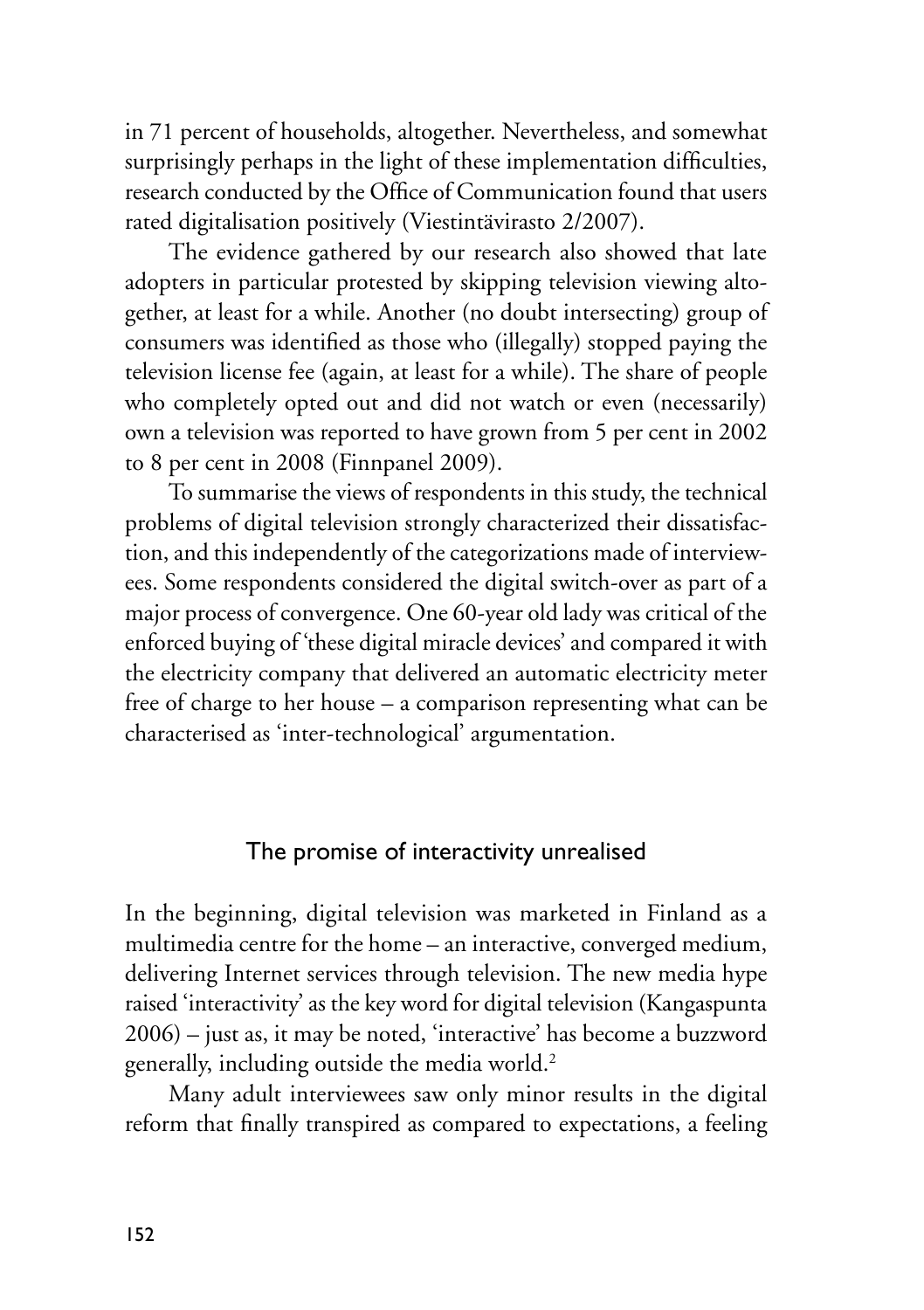that seemed to be generalised irrelevant of adopter category. Innovators and early adopters were more interested in the reform and enthusiastic about the new kind of interactive television, but they were doomed to disappointment. An example is the 45-year old father in the Pälkäne community who had had strong expectations of digitalisation but felt that these were realised by the Internet, not television. His family generally had a positive attitude towards technical innovations, and demonstrated what might be termed a pragmatic relationship to media; new technologies made life easier and they tended to adopt them early on. They owned several television sets including the so-called 'second-round' set-top boxes, one of which could record. The man thought that a major reform was on its way that would concern most of all the intermedially oriented user practices of television and the Internet (or computers).

Digital television was mis-marketed, said many interviewees. A 30-year old woman from the town of Porvoo thought that the interactivity argument was misleading, because one could not send information back directly, meaning an inbuilt return channel. Many informants had been keenly waiting for added interactive services, but to no avail. The marketed digital vision included three phases; enhanced television, interactive television, and television as a gate-way to the Internet. In Finland, marketing concentrated on the two latter phases, which were also what captured the attention of the mass media. The third-phase, digital television, represented a vision of a new kind of media combination, a hybrid in nature. The hype over these digital visions lasted a few years, public and consumer enthusiasm falling flat with the delay of functioning mhp-boxes and lack of a functioning return channel. Digitalisation of television remained at the first phase, enhanced television (Kangaspunta 2006).

In the middle of the digital switch-over, expectations of interactivity were still strong. A 34-year old man from Porvoo thought that the fate of interactivity might be like that of 3G mobile services. The Wap technology remained something of a bubble because of missing services and contents, although the technology was working. In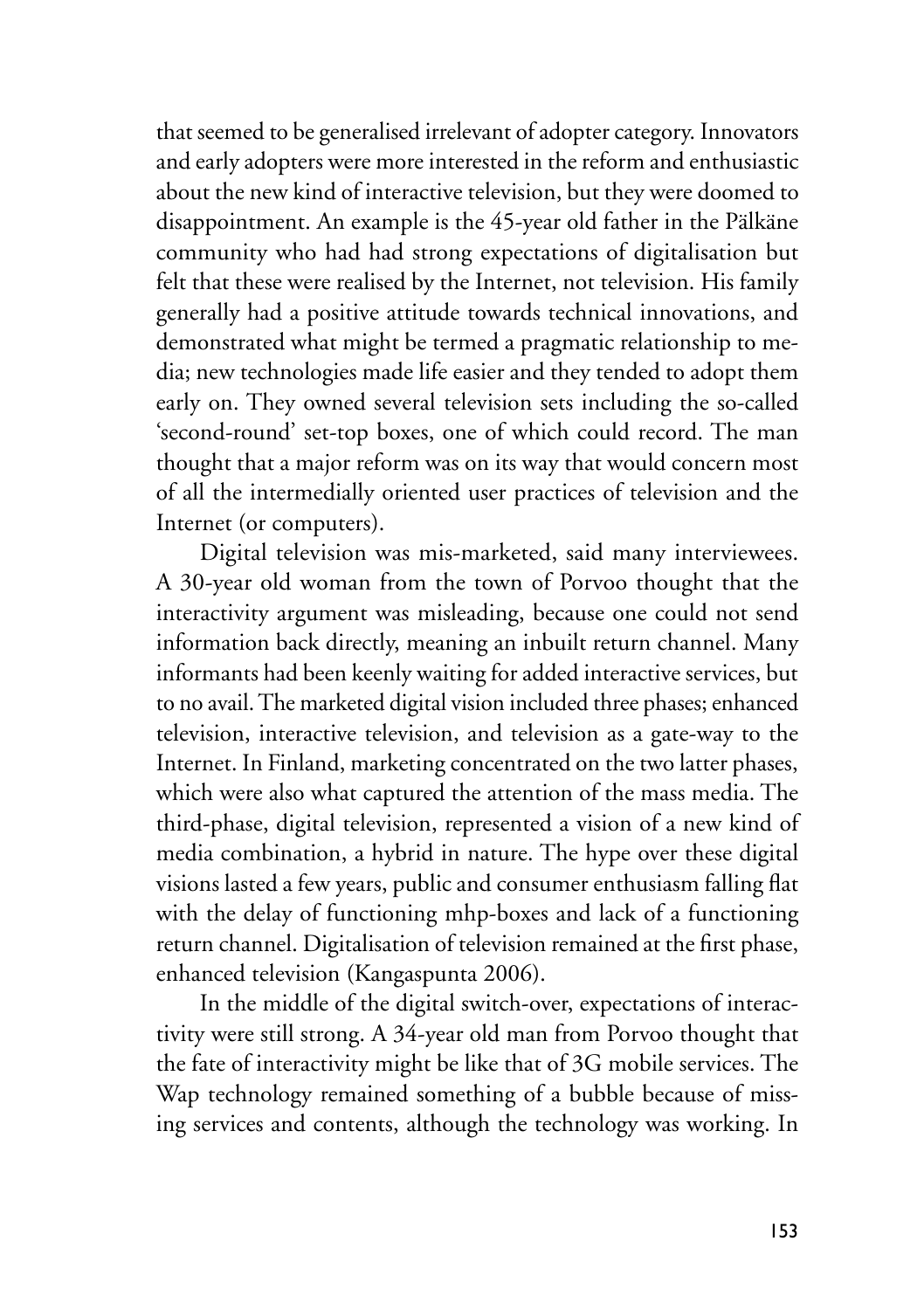contrast, ready tailored interactive services for digital television were developed, but the technology and television operators were not ready to make use of them.

For a couple from Nokia, aged 26 and 29 years, interactivity seemed to be lost, although they thought that sending SMS messages to the *Big Brother* programme represented decently working interactivity. They would not use interactive services based on a direct return channel in the digital television, because they already had a broad-band connection at home. Having Internet services in digital television was a foolish idea, they thought. Even teletext services were only occasionally used by them.

A 34-year old man from Porvoo with work experience in television had given up on interactivity, because he saw it as 'huuhaa', a strong, disparaging expletive (something like 'rubbish' in English). Who would like to hang around teletext pages, when the Internet was available? The next feedback technology for him would be a set combining an ADSL box (giving Internet and television feeds) and a computer with a big screen and keypad. He had a friend who had constructed just such a combination for himself.

# Video tape destroyed

According to Allen's (2004) list (above), the new millennium brought with it new characteristics for television like a quantitative and qualitative proliferation of channels, availability of international channels, and, especially, the dimension of theme and group-targeted channels. In addition, the new television enabled prolonged viewing, supplied on-demand and pay-TV services and offered new options for recording and archiving. Also, television viewing outside the home, in public spaces, increased. The dominant feature in Allen's view was a 'constant, rapid, and unpredictable technological, institutional, and economic change' (op. cit.: 16).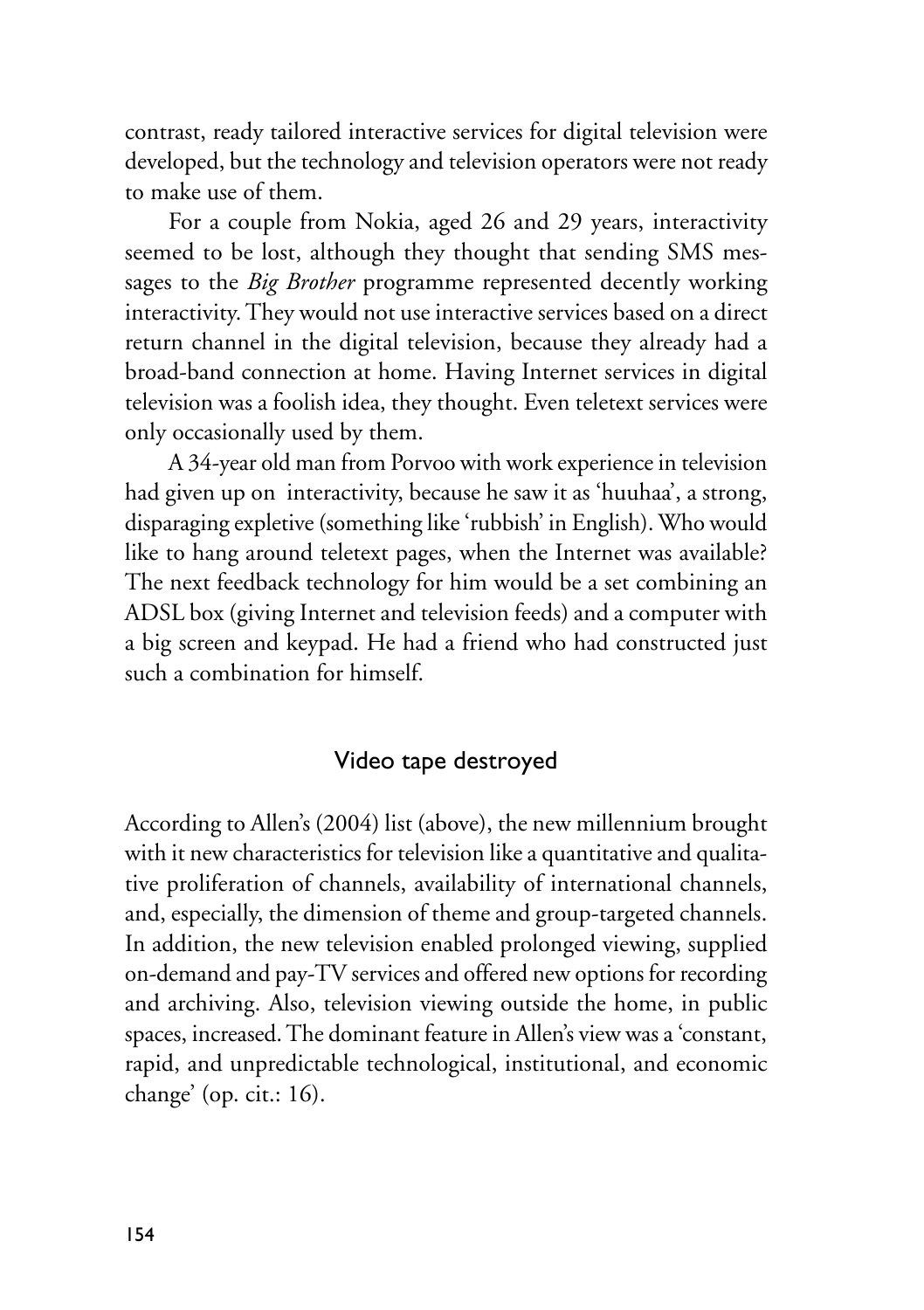Allen (ibid.) asserted that (in the USA) video tape recorders had been surpassed by DVD only in 2001. The main commercial development of DVD came in the late 1990s and was much quicker than in the case of VCR. In five years between 1997 and 2002, more than 30 million households in the United States purchased DVD player. When this was complemented by a computer-like recording capacity in digital television, the VCR/VHS ended. In addition to recording, the digital set-top box enables prolonged viewing even in boxes without a recording capacity.<sup>3</sup>

VCR/VHS had a major impact on television viewing upon its arrival in Finnish homes (Kortti 2007). The rapid displacement of video tapes by recording set-top boxes, computers and DVDs surprised many people, and several interviewees regretted the change. A video tape archive or a small video library had appeared in many homes. Tapes were actively used for both recording and viewing. A young couple in Nokia estimated that they had in their cupboard more than one hundred cassettes; they also had a list of videos on their computer. The (29-year old) man thought that (pre-recorded, television company produced) videos could be completely skipped once one could search and watch the series in the net or DVD. They were waiting for more highly developed recording set-top boxes.

Although interviewees hardly had any knowledge of digitalization in other countries, many wondered about the curiosities of Finnish media policy in the digital switch-over. A father (44 years) of three from Porvoo was irritated by the solution of one set-top box per television, which became expensive and bothersome for a larger family. He preferred the solution of one set-top box per household (i.e. linking several TV sets), and thought that it should be technically possible: 'If man goes to the moon, why shouldn't such a set-top box be possible?' He pointed out that manufacturers of home appliances had an interest in speedy returns.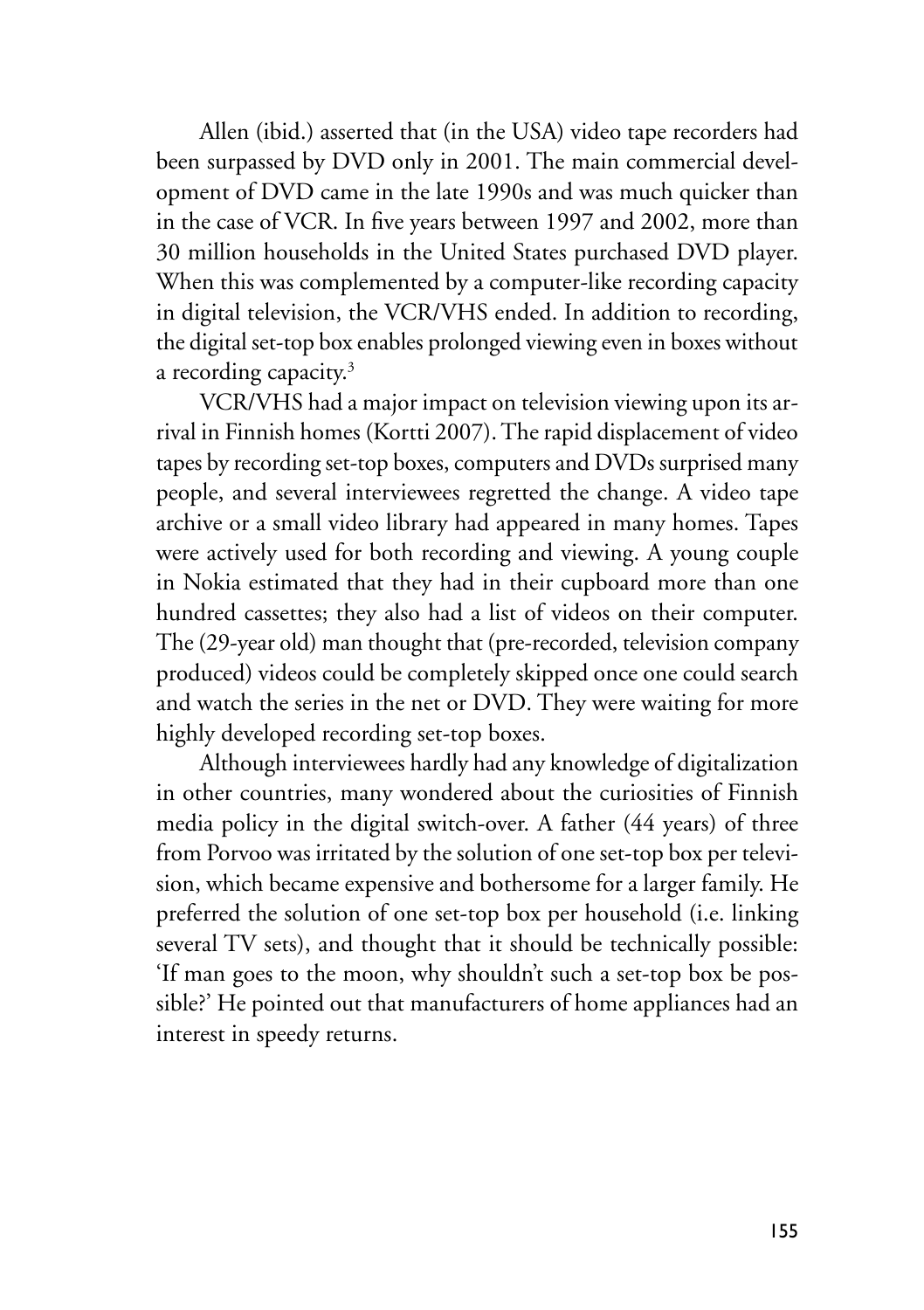# Enthusiasm for prolonged viewing

According to Hirsch (2004), there are both established and new forms in the domestication of consumption of technologies. Domestication normally encourages people to apply both strategies. In respect of the digitalisation of television, therefore, it is important to evaluate the extent to which this changed old practices and how much it brought in new ones.

The Finnish data introduced here shows that the use of universal channels changes slowly. At the time of the interviews of this research (in summer 2007), the older age groups typically followed four main channels, but the younger ones watched also more target oriented channels like *Subtv* and *Voice*. According to the Finnpanel (2009) data, the share of the older and established TV channels run by the public service broadcaster YLE and its main commercial competitors (MTV Media and Nelonen Media) ran to 90 percent of all television viewing. On average, Finnish people watched five channels per day and nine channels per week. In 2001, before digitalisation, the average was five channels a week.

Pantzar and Shove (2006: 13) point out that objects and practices of consumption are not only born and developed but also fade and die. The research on consumption has mainly concentrated on the birth of practices and innovations, and problems of dissolution and 'fossilisation' have stayed outside the mainstream. People create new practices, become used to them, but also abandon them.

There is a big cultural gap between the generations in media consumption and competence. Media use is in the middle of a major transition, of which the practice of prolonged viewing, which makes it possible to pause viewing and continue later, is a good example. The research evidence on this practice is still scarce, but there is already data on the impact of the recording capacity of set-top boxes. The Finnpanel (2009) survey entitles the result 'Recording set-top boxes increase television user comfort'.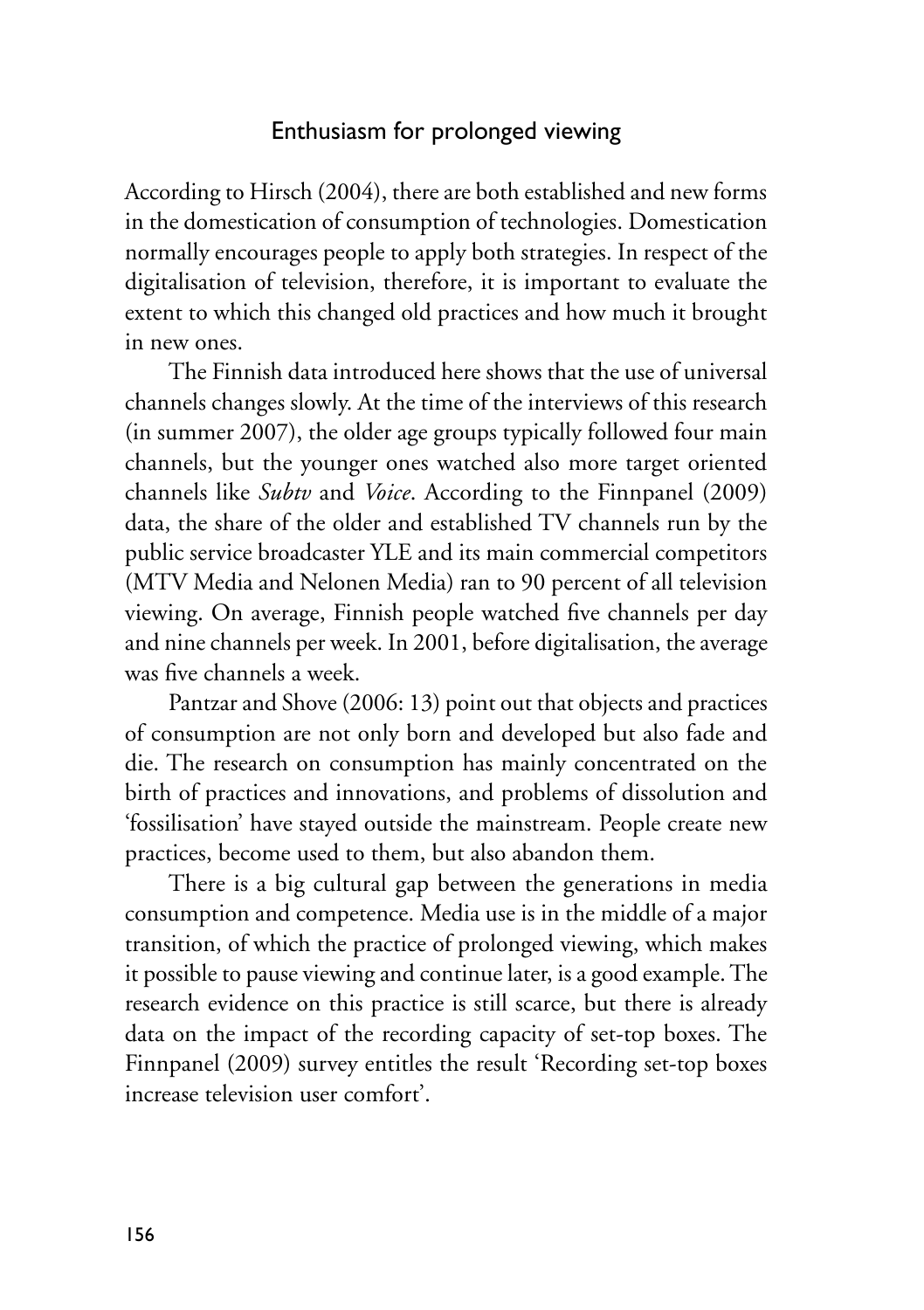The main share of television viewing continued to consist of live programming, with news, current affairs and sport as main examples. According to Finnpanel's evaluation, in the case of some programmes, watching recorded material had already increased total viewing time by 30 to 50 per cent. The most popular recorded materials were foreign and domestic series. Typically the recorded programmes were viewed within 24 hours of the original transmission. The practice was most popular among the 25–44 age group and in families with children.

In our research data, there were few direct references to the above kind of changes in viewing practices. But the visions and expectations expressed demonstrated that one could forecast a change in a similar direction. The most common vision was to connect television and computer. Many families interviewed had considered the idea of watching television through computer, and, indeed, expected to do so. Many hoped for the option of an on-demand subscription to programmes, particularly through the Internet. The connection of television and the Internet would also enable the creation and use of personal programme archives.

#### Towards intermedia use

The references to 'intermedia' or 'polymedia' use with a number of attributes were common in our research data. In a family from Porvoo, for example, a 34-year old man and 30-year old woman, representing late adopters, used to check the TV pages of newspapers and the web page of *Big Brother*. Both said that they had stayed with *Big Brother*  despite skipping watching the programme itself. They also read about the key events in this reality show in a free circulation newspaper, *Metro*, the popular afternoon papers and weekend section *NYT* of the biggest newspaper, *Helsingin Sanomat*. The woman pointed out that it was important to know about *Big Brother* for making friends and following things generally. The web page information about almost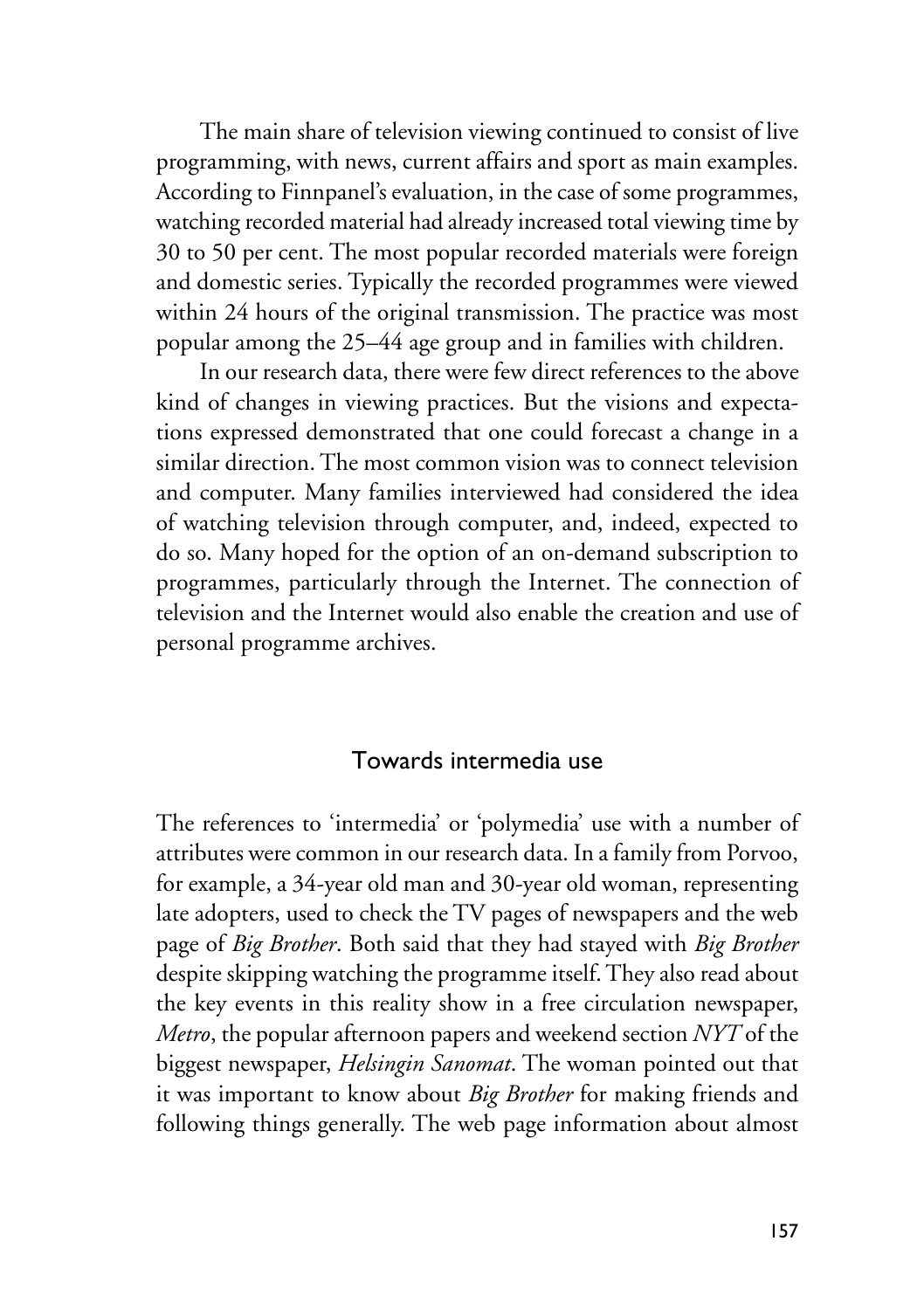all programmes was enough, she thought, to keep one up-to-date and able to join in coffee-table chats, even if one skipped actually watching the programmes themselves.

Using the Internet for watching television was common among the interviewees, but only one reported having tried digital streaming of television channels by inserting a TV card into a PC. Following television through the Internet offered clear bonuses, like background information about programmes. The couple from Porvoo was an interesting case of intermedial use; they followed television but did not own a television set prior to the switch-over. When contacted later in February 2008, they reported having purchased a TV set.

It seems that television is an important factor in motivating people toward intermedial use. In this sense, the data reflects televisualisation, a factor, which Herkman (2005: 264–269) connects with television's impact on newspapers, in particular, the popular papers which in Finland are identified as afternoon papers. Televisualisation and audiovisualisation of the Internet are also apparent; including web versions of the newspapers. Some newspapers characterize their web pages as 'web television', but others avoid reference to television, although the content might consist of only moving images, videos or video portals (Mäenpää and Männistö 2009: 101–102). Most newspapers describe the audiovisual supply of their web pages as 'net TV' or simply 'videos'.

In our research data, the discourse on intermedial use was frequent. Television channels have brought and created services for the Internet that have accelerated the use of television services through the Internet. The consequent new user practices reflect that television as equipment has lost some of its previous importance. An interesting programme and related content is followed independent of source and technology.

The web pages of *Pikku Kakkonen* (*The Little Two*), one of the most traditional public service children's programmes on TV2, were known to many young families. One such, for example, was a threemember family from Nokia that lived in a terrace house but dreamed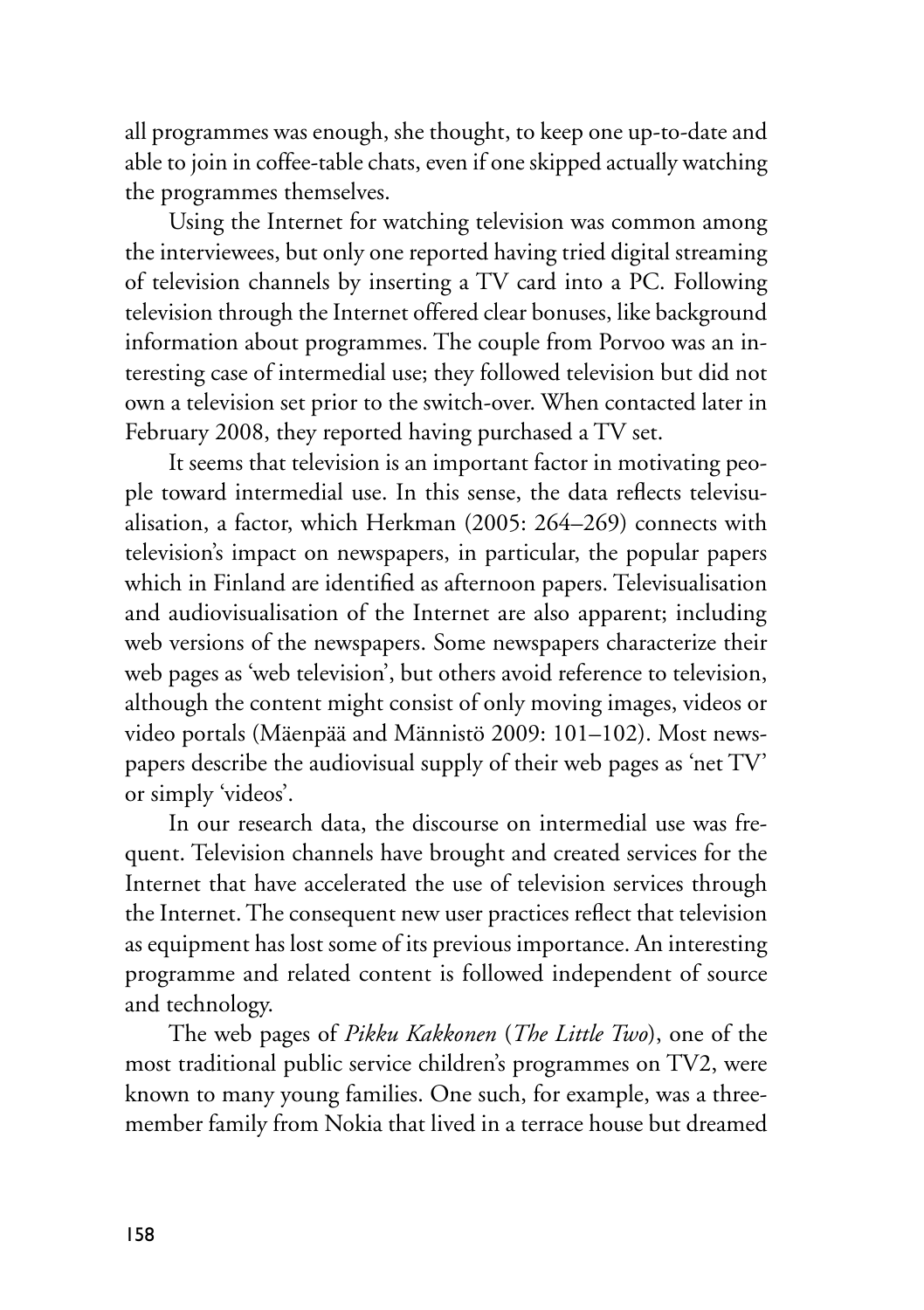of a villa. Their interest in house construction programmes and associated web pages had turned almost into a hobby, reminiscent of the cross-media interest orientation of the Porvoo family without a television (above).

The 29-year old woman in the family said that she visited the web page of the television programme *Sillä silmällä* (*Queer Eye for the Straight Guy*) just for a quick look. The man (30) explained about the web pages of the house construction programmes, like *Remontti Reiska*. 4 He had also found a good construction programme (*Paikat kuntoon*<sup>5</sup> ) on the web page of the local TV station TV-Tampere. In *Remontti Reiska* a house is built and viewers can vote on, for example, the selection of roof material. The couple also used the web pages of food and cooking programmes when looking for recipes.

Situation in life influences viewing. In interviewed families with children, the youngest watched *Pikku Kakkonen* (*The Little Two*) and somewhat older *The Simpsons*, with adults. Digital television brought more channels and target group channels in particular. The web pages of many channels and programmes offer archives and links. In this way, the Internet extends channels and programmes to cross-media and, consequently, digitalisation increases intermedial use.

The middle-aged parents of a family in Pälkäne did not read print newspapers, but occasionally followed net versions of newspapers. Television was their dominant medium and it was on continuously. The woman watched all the soaps. They actively visited the web pages of television channels and programmes. Their use of the Internet at home was changed in part because of the increased Internet use of their teenage children (14 and 17-year old sons). Both parents had a college education and used a computer and the Internet at work.

Consumers are inventive and creative. They employ devices for several uses and make combinations of them to suit their own purposes. An example is a retired woman from Helsinki who not only was keen to use her computer to chat with friends through Skype connection, but was also able to link her computer to the television in order to screen photos of a joint event for her hobby community.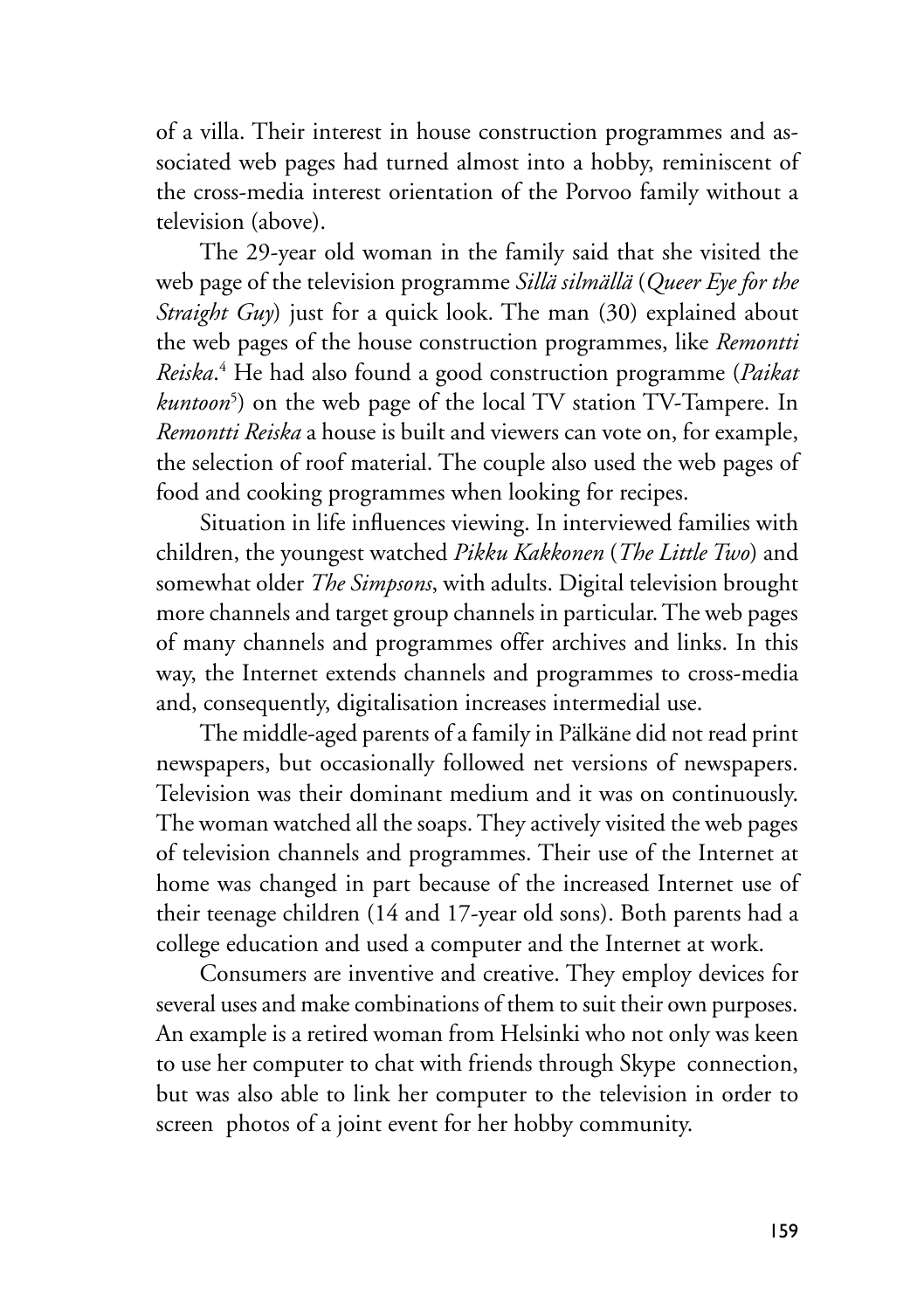The above example not only demonstrates intermedial use but also the new role of women in the domestication of media technology. For instance, the 30-year old woman from Porvoo felt ready to skip the television set and purchase instead a digital stick for her computer. She took care of all the media equipment in the home and was considering setting up a separate media room where they would be able to watch programmes with a video projector. The idea reflected criticism towards the viewing routines of her family; television was on all night regardless of whether anyone was watching it or not. Her media use was divided according to content. When searching for daily news she turned to the net version of *Helsingin Sanomat* and to YLE's web page, but for more background she looked in the print newspaper.

#### Cross-over, side-by-side and parallel to each other

Established media practices represent often people's media rituals which they inherit in their childhood environment. Typically, in Finland at least, it is only when starting their own families that people may change their consumption habits. However, even inside the family setting children and young people often have clearly different media practices from their parents (Noppari et al. 2008: 30–37, 39–53, 152–154, 165–166, Inkinen 2005: 12). The new media practices are typically cross-media oriented, the older ones more media specific.

Herkman says that the media reality of Finnish children and young people changed in the 1990s both for content and technology. Regarding content, the main change concerned the role of television and film, while in the case of technology, the change was characterised by the breakthrough of three media technologies: console and computer games, the Internet and mobile phones. These new technologies now constitute the media environment of children and young people, side-by-side with (traditional) television and other media. (Herkman 2001: 60–61.)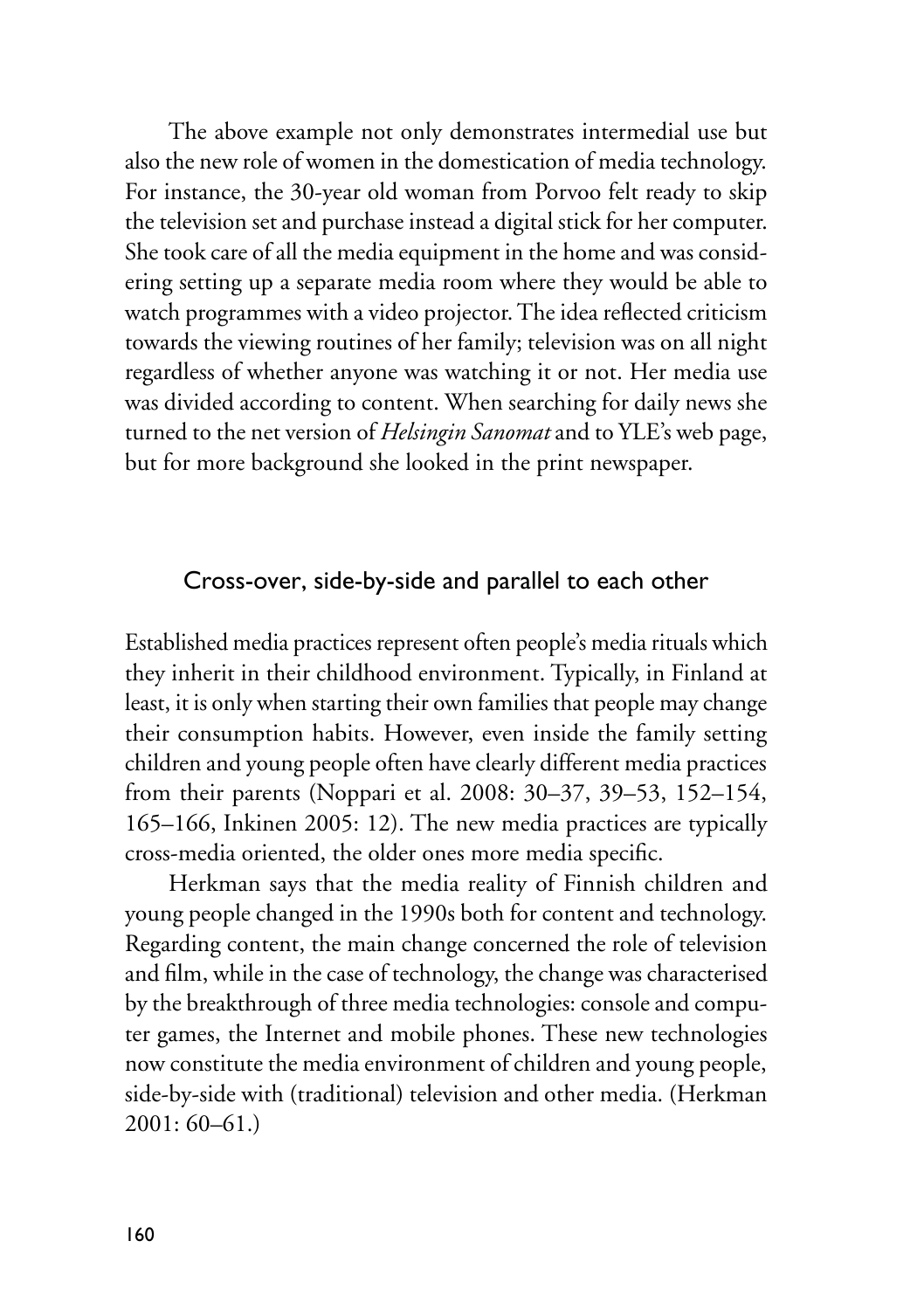The media use of children and young people illuminates new literacies and practices which their parents do not necessarily recognise in their own experience. Several media operate in parallel to each other, and usage of this kind of simultaneous (poly-media) facility is widespread among children and young people. When using a computer, one may listen to music from another source; when watching television one may at the same time read magazines (Noppari et al. 2008, 40). Lankshear and Knobel describe this kind of activity as 'multitasking' – although 'multimediatasking' might be better – to mean a 'poly-media' and 'poly-sense' activity based on glancing and absent-minded consumption (Lankshear and Knobel 2007: 14–15, Noppari et al. 2008: 40).

Among the interviewees, especially the younger ones, many reported using media in a cross-over and side-by–side style, including simultaneously. The under 20s reported playing music from the Internet or radio while doing their homework and other activities. Television was often on in the background. A 17-year old from Pälkäne used digital television as radio, switched it on in the morning and listened to YLE's youth channel YleX as a background for morning activities.

A retired 60-year old man from Nokia was a real TV freak, for whom television also acted as a 'cross-medium'. His outlook, despite his age, was exceptionally intermedia oriented. His media day opened by switching on the television upon waking up; during morning activities, one television set was on, normally YLE's TV1, like a radio for many others to which the man might listen simultaneously. He was the only interviewee to mention digital radio, to which he also had listened. After morning activities, the man read a local newspaper and thereafter checked teletext services. He went through all TV1's 300 teletext pages and then switched to MTV3, Nelonen and Subtv, representing commercial competitors of the public service YLE.

During the day-time the man often watched videos, but in the evening 'started the real thing'. His viewing rituals were exceptional: in the evening at least three television sets were on, and at most five. He watched mainly one of the sets, but glanced at the others also. For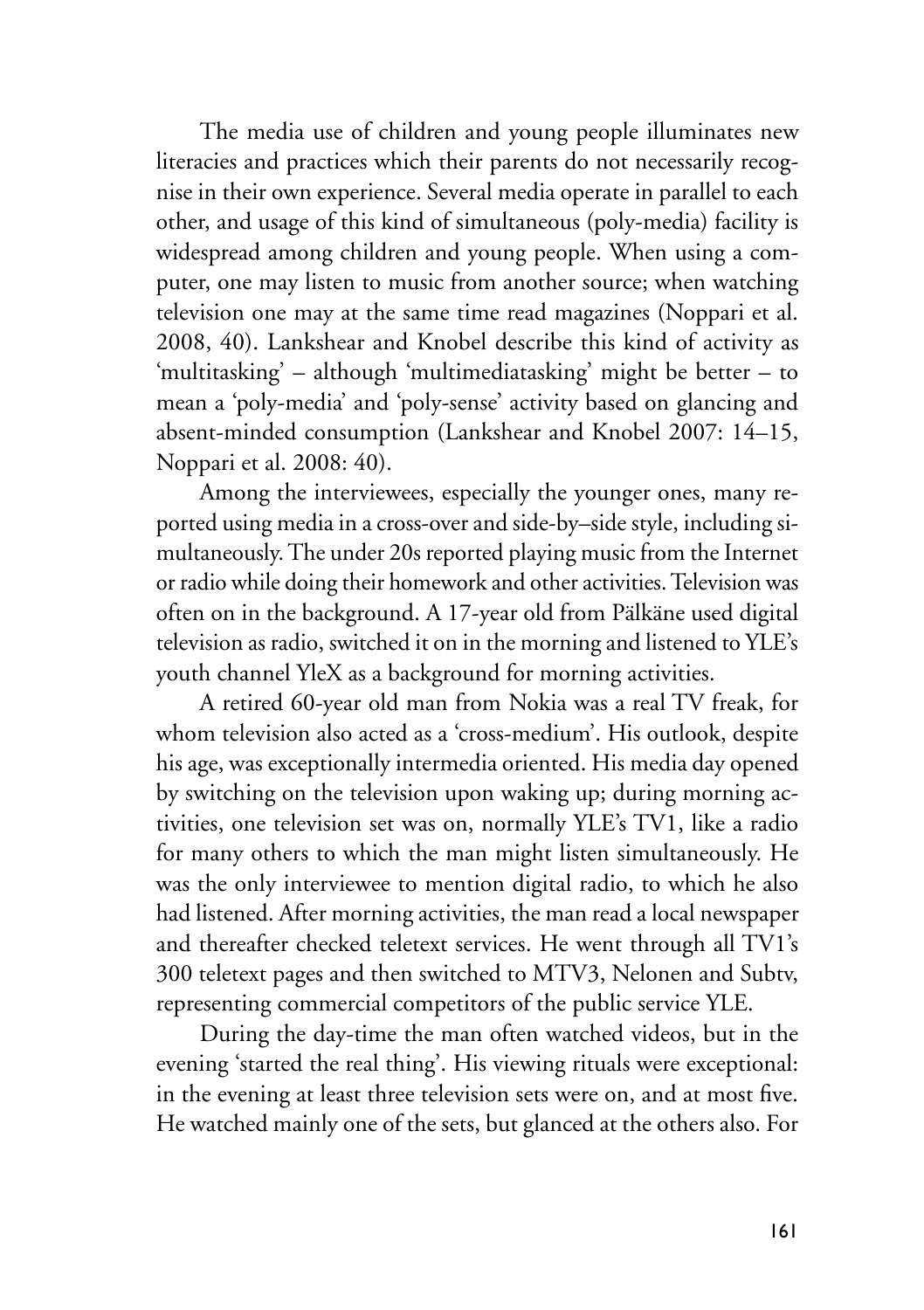a while would he put on a DVD or a video. 'Such a mixed cocktail it is.' What did he watch? His diet was of a full menu style; news, current affairs, documentaries, series, entertainment, sport, whatever.

The man articulated the significance of television in terms of intermedial and hybrid characterisation. 'That one package gives me news, music, radio programmes, morning paper (teletext) and the programmes of the day.' He consulted the web pages of television channels when a new programme was to be introduced. The man's media use practices combined in a personal way the old established rituals and newly developed practices (cf. Hirsch 2004). The man had an enormous archive of CDs and VHS tapes: video tapes were still in active use. His list of future purchases included a recording set-top box. In addition, he had a big folder of descriptions about new Nokia mobile phones, which helped him to keep track of developments in the mobile world.

# About the construction of medium relationship

The background for people's medium relationship lies in their life history and, as with life itself, continuously changes and transforms. The interviews reported here showed that people's relationship to media was challenged by the launch of a new medium for the market. The same person and family might turn out to be an early adopter of one medium but a late adopter of another. The consumption culture of each generation frames their medium relationship. Our data points out that the articulation of a medium relationship varied not only by age but also by life situation. The clearest peak of television viewing appeared with the birth of the first child in a family, when the child acted as a mediator and gave a rhythm for viewing. Another peak was brought on by retirement, when the viewing became ritualised and gave a rhythm to everyday life.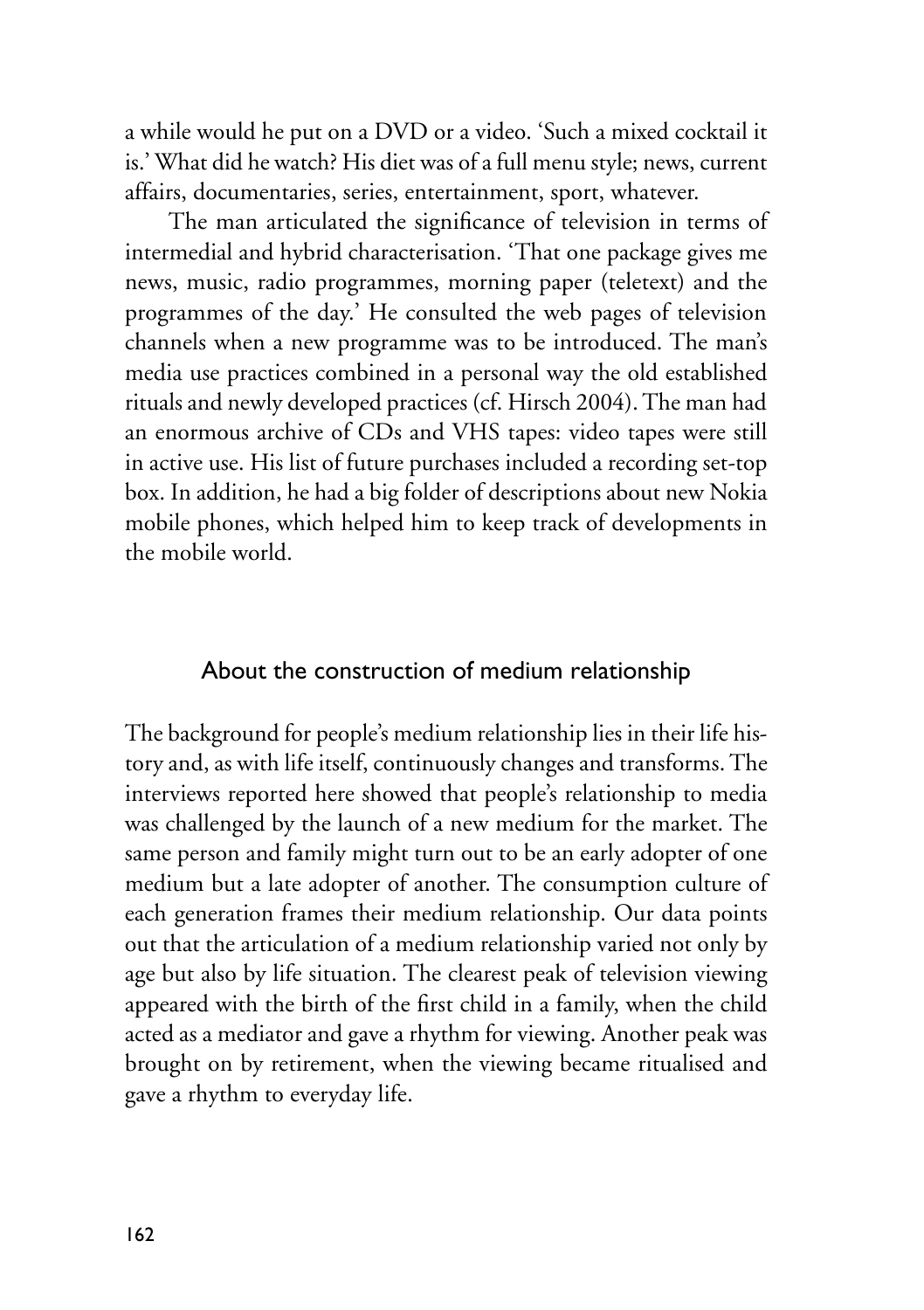Historically, the eras characterised by the long history of newspapers, radio and television each resulted in a certain level of dominant identification with a specific medium. Media-related rituals and fan relationships were formed. Consumers identified themselves as newspaper people, radio freaks and fans of television, consciously and unconsciously. The medium relationship was clear.

With new media and digitalisation, however, the variety of media proliferated and the identification changed character. It is not, any more, about identification with a particular medium but rather with certain programmes, content, services, and activities. The users follow their favourite content across different media, and the medium itself remains a pure mediator. This corresponds to what the Danish media scholar Klaus Bruhn Jensen argues about the increased importance of modalities like genres in the context of networked media and communications (Jensen 2010: 85–87).

The above transformation applies in particular to children, young people and young adults (people below 35). They follow their favourite genres and objects of interest and search for information across several media, according to varying situations and needs. Their media use is cross-media oriented and intermedial. The establishment of a new medium relationship requires continuous use. The younger generations use the Internet continuously, albeit sometimes irregularly. The signs of their changing medium relationships are clear and numerous.

The adults of the three-member family in Nokia, living in an antenna household, considered their media use and medium relationship as follows. They still followed the news through newspapers, but checked daily the net versions of afternoon papers. They thought the information in the net was quick but superficial, as often in television news. The family owned a basic DVD player, a set-top box and a PC which was due to be renewed. The wife had a communicator which offered an access to the Internet, a source mainly for checking bus time-tables.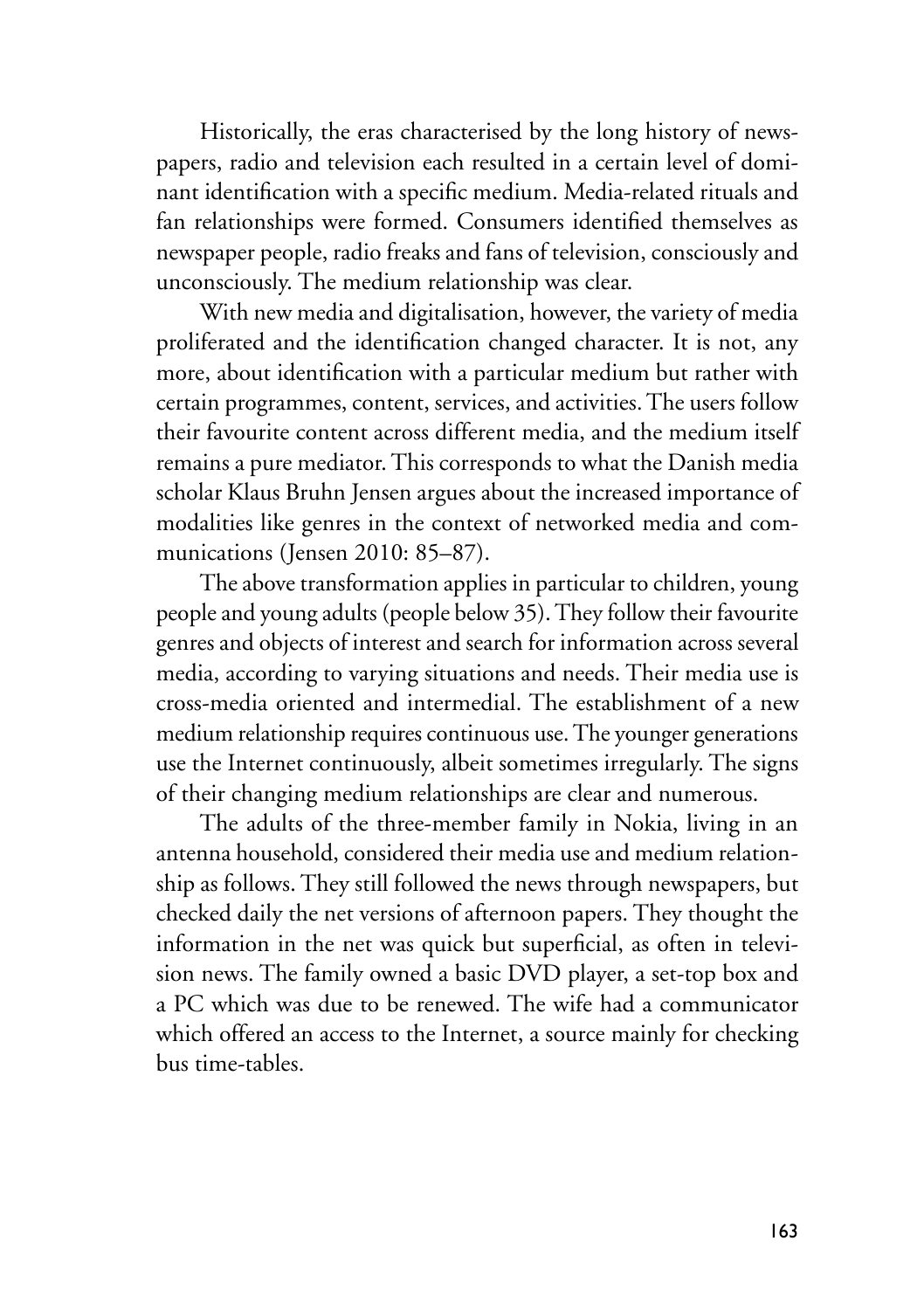A special feature of the argumentation among younger generations was spatiality, particularly in relation to the Internet. They visited services like *You Tube*, *IRC Gallery*, *Habbo Hotel*, identified as spaces, including chat rooms and hobby groups. Their media relationship was characterised by communication, messaging, playing games and action in the social media. Among the older adults, the relationship with new media technology depended most clearly on whether they used a computer in their work or not. For young people, the most apparent factors were their relationships with parents, school and friends and the income level of the family. In school, the young people learnt basic knowledge and practice about computers, but playing games, net surfing and similar activities opened up in the circle of friends. In our research data, all interviewed young people had that opportunity.

A typical intermedia user seemed to be acquainted and felt safe with the new media technology. Discursively the relationship was relaxed, despite the technical problems of the digital switch-over and particularly in cases of self-critical understatements, typical to many female interviewees. The use and competence defined the relationship with media technology. If computer competences were low, the relationship with technology was distant. On the other hand, intermedial use increased competence and resulted in a stronger relationship with the new media; which again reduced the resistance to and/or difficulty of adopting ever more new media and technologies.

The intermedially oriented medium relationship increased the potentials of media users for the information society. It narrowed the digital gap in which some late adopters and the old people remained because of the enforced digital switch-over. The 'consumer-citizens' of the information society are supposed to be able to use the developed information technology.

From the point of view of children's information technology competences, the media environment of the interviewed families was rather rich and multi-faceted. Children generally had good competences and their role in the family turned up-side down compared to the family viewing, where the father mastered the remote control and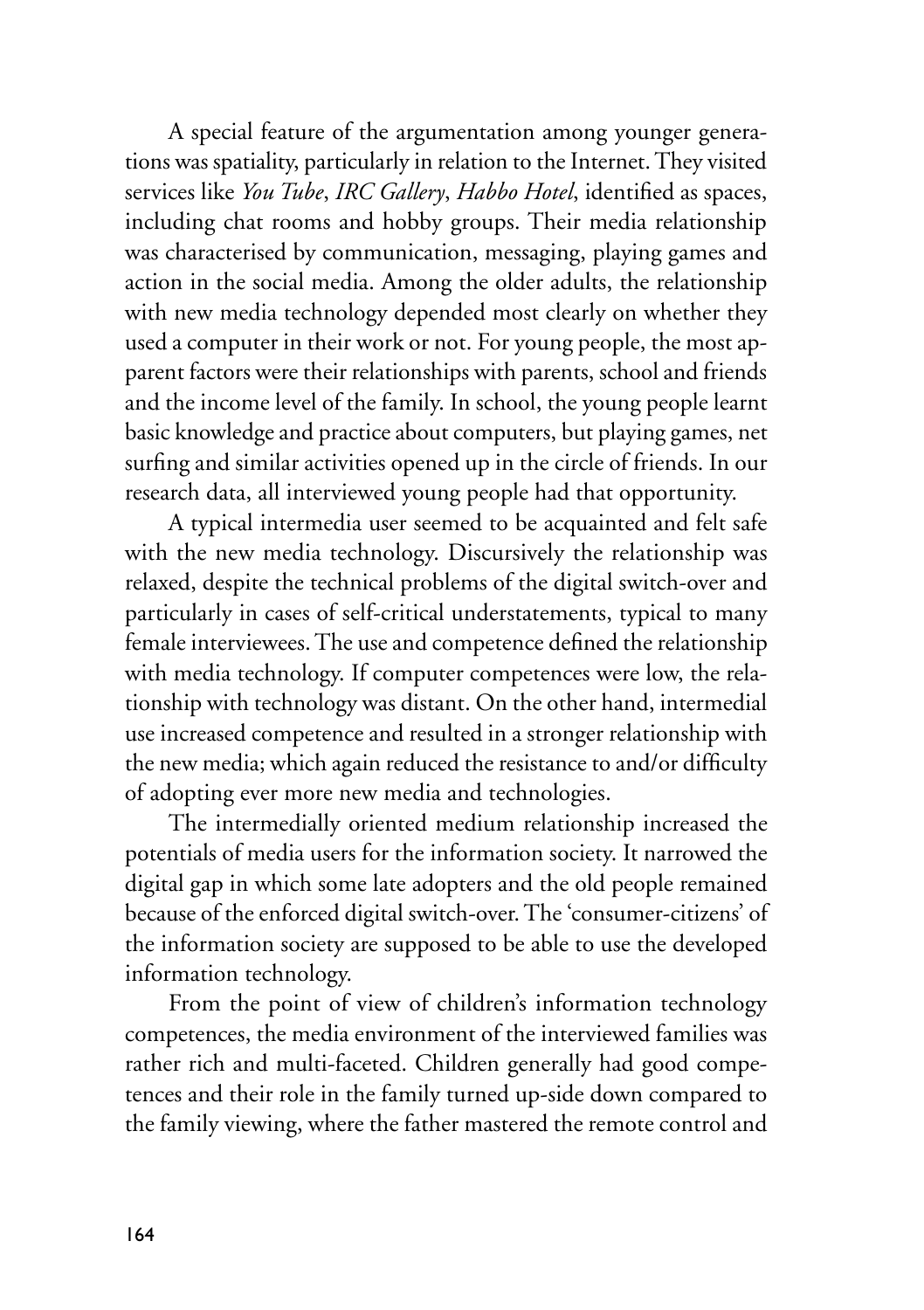dominated knowledge of technology. As our data illuminates, today the dominant role may go to the woman in the family or even more probably to the younger generation.

# Conclusion

The research data presented here shows that overall, the interviewees saw digitalisation in a positive light, but at the same time the way the switch-over was implemented in Finland, with many unsolved technological problems, was strongly criticised. The unrealised promises and expectations of interactivity were a disappointment. The way interviewees articulated the relationship between the old television and the new digital television was dependent on whether they lived within the terrestrial antenna system or in a cable household. The former had, in general, a more positive view of digitalisation.

Children, young people and the younger adults articulated digitalisation in the most positive terms. Employing Moscovici's categories, one can say that they objectified digital television with references to several new media. The 60s typically preferred the old system; it was considered reliable and better. As to the categorisation of adopters, the late adopters were most suspicious of the reform. The argumentation of the older generations reflected a fear of technology and change. They emphasised the reliability and other good aspects of the old technology. The younger ones were more proactive in their relationship with technology. They wanted often to tailor digital TV and other media to their own needs. Also their media environment was more developed and multi-faceted than in the case of older generations.

Media use is changing remarkably through digitalisation. The repertoire of media use expands continuously towards a more intermedially oriented use. Our data show that the use of digital television is still based on established conventions, but that intermedial use and orientation increases parallel to that. There are big differences in the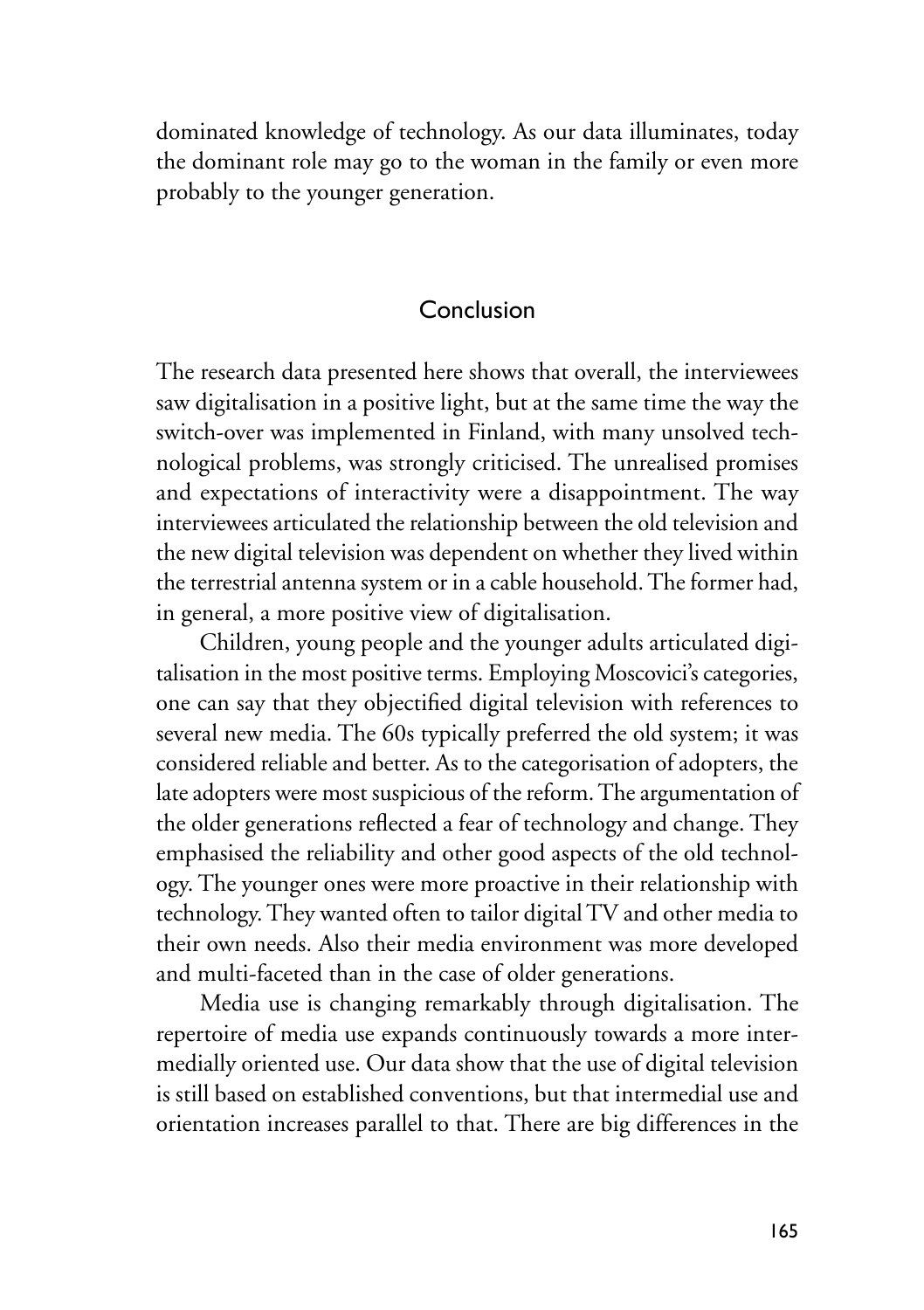media practices of different generations. Older people act according to the old conventions, while the young change their practices continuously. The latter ones follow television programmes through several media, side-by-side. The televisualisation of afternoon papers makes it easy to follow the events and characters of TV shows through newspapers. The use of the web pages of channels and programmes also becomes more common. In addition to age, the life situation of the interviewed families strongly framed their media practices.

The circulation of media content is increasingly participatory of nature (Jenkins 2006, 3). Rather than talking about media producers and consumers as occupying separate roles, writes Jenkins, we might now see them as participants who interact with each other according to a new set of rules that none of us fully understands. The new participatory media culture contrasts with older notions of passive media spectatorship (ibid.). This kind of participatory culture was clearly visible in the research data. The younger generations objectified digital television by linking it with attributes, images and visual as well as symbolic interpretations of the new media conventions and practices. This kind of articulation was central in their intermedial orientation. Media were used in a crossover fashion, side-by-side, simultaneously, and with a continuous comparison of uses and content.

Digital television was articulated as an 'intermedial hybrid'. The use of and talk about digital television reflected its hybrid nature in several ways; it was used for viewing and listening, as a teletext service and also as game equipment and for screening DVDs. The hybrid dimensions characterised the intermedially oriented user relationship. Television was followed not only through a television set but also through PC and the Internet, and intertextually on radio and on the web pages of newspapers. The time shift dimension of television viewing is increasing with the use of recordings, prolonged viewing and video-on-demand services as well as through DVDs. The ritualistic use of television based on the daily rhythm of the programme flow is breaking down.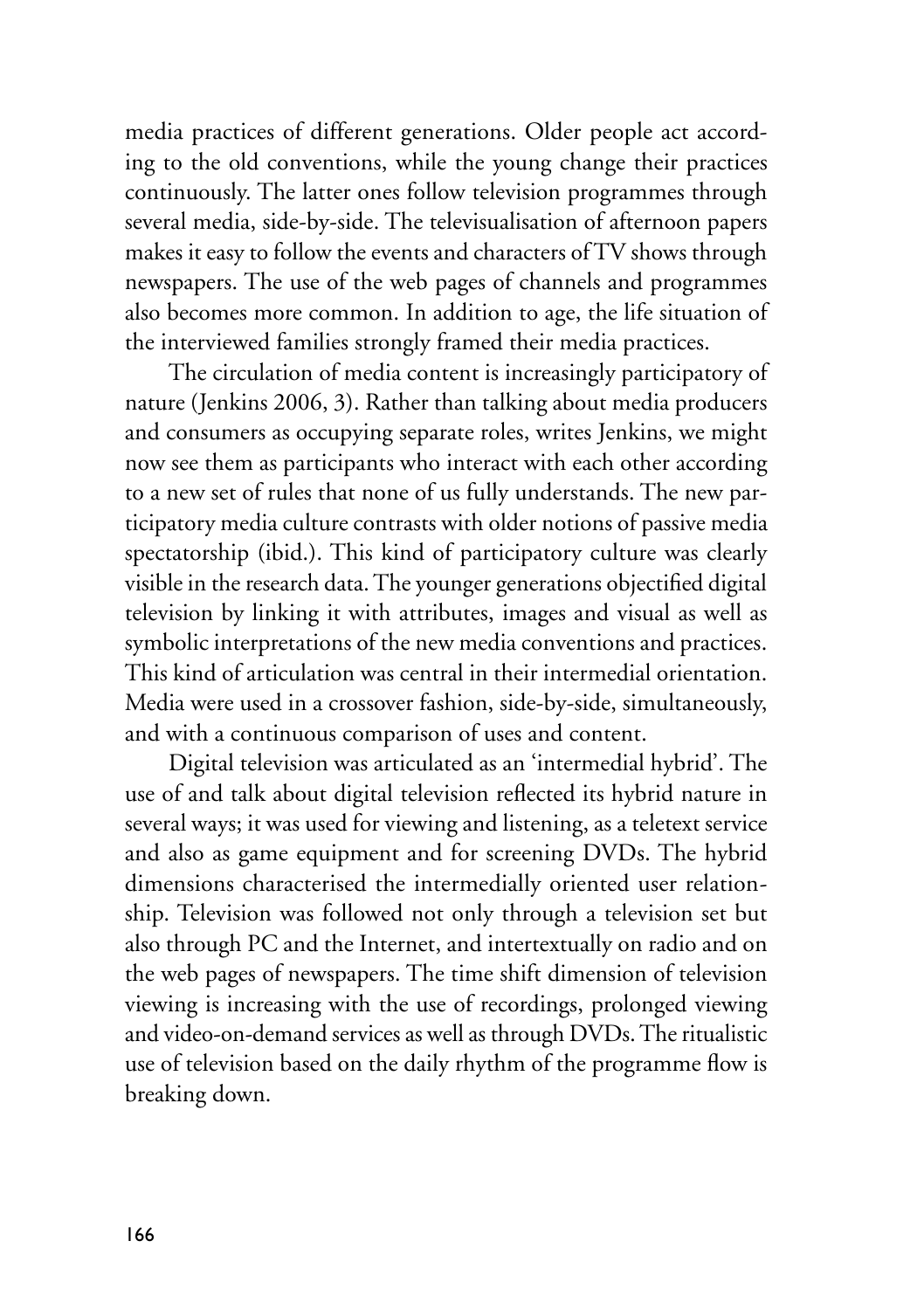Intermedial use demonstrated a relaxed medium and technology relationship. The so-called 'Diderot effect', of good competences in one technology making it easier to master another, was reflected in the articulation of the interviewees. The constitution of cross-media oriented media relationships and the consequently relaxed relationship with technology increased the users' information society competence. In so far as people managed to deal with the challenges of the new technology, they remained connected, as it were, on the safe side of the digital gap which threatens to widen because of the growing speed of changes.

#### References

- Allen R. (2004) 'Frequently asked questions: A General Introduction to the Reader', in R. C. Allen and A. Hill (eds) *The Television Studies Reader*, pp. 1–26. London: Routledge.
- Bolter J. and R. Grusin (2000) *Remediation. Understanding New Media*. Cambridge, Massachusetts: The MIT Press.
- Finnpanel (2009) *Digi-TV:n käytettävyystutkimus, TV taloudet Suomessa, Vuosi 2008.* Viestintävirasto [Finnish Communications Regulatory Authority].
- Herkman J. (2005) *Kaupallisen television ja iltapäivälehtien avoliitto, Median markkinoituminen ja digitalisoituminen*. Tampere: Vastapaino.
- Herkman J. (2001) 'Median monet funktiot lasten ja nuorten elämässä', in M. Kangassalo and J. Suoranta (eds) *Lasten tietoyhteiskunta*, pp. 60–71. Tampere: Tampere University Press.
- Hirsch E. (2004) 'New technologies and domestic consumption', in P. Marris and S. Thornham (eds) *Media Studies: A reader* (Second edition), pp. 816–834. Edinburgh: Edinburgh University Press.
- Inkinen T. (2005) 'Johdattava polku lasten tietoyhteiskuntaan', in A. Lahikainen, P. Hietala and T. Inkinen et al., *Lapsuus mediamaailmassa: Näkökulmia lasten tietoyhteiskuntaan,* pp. 9–18. Helsinki: Gaudeamus.
- Jenkins H. (2006) *Convergence Culture. Where Old and New Media Collide.* New York and London: New York University Press.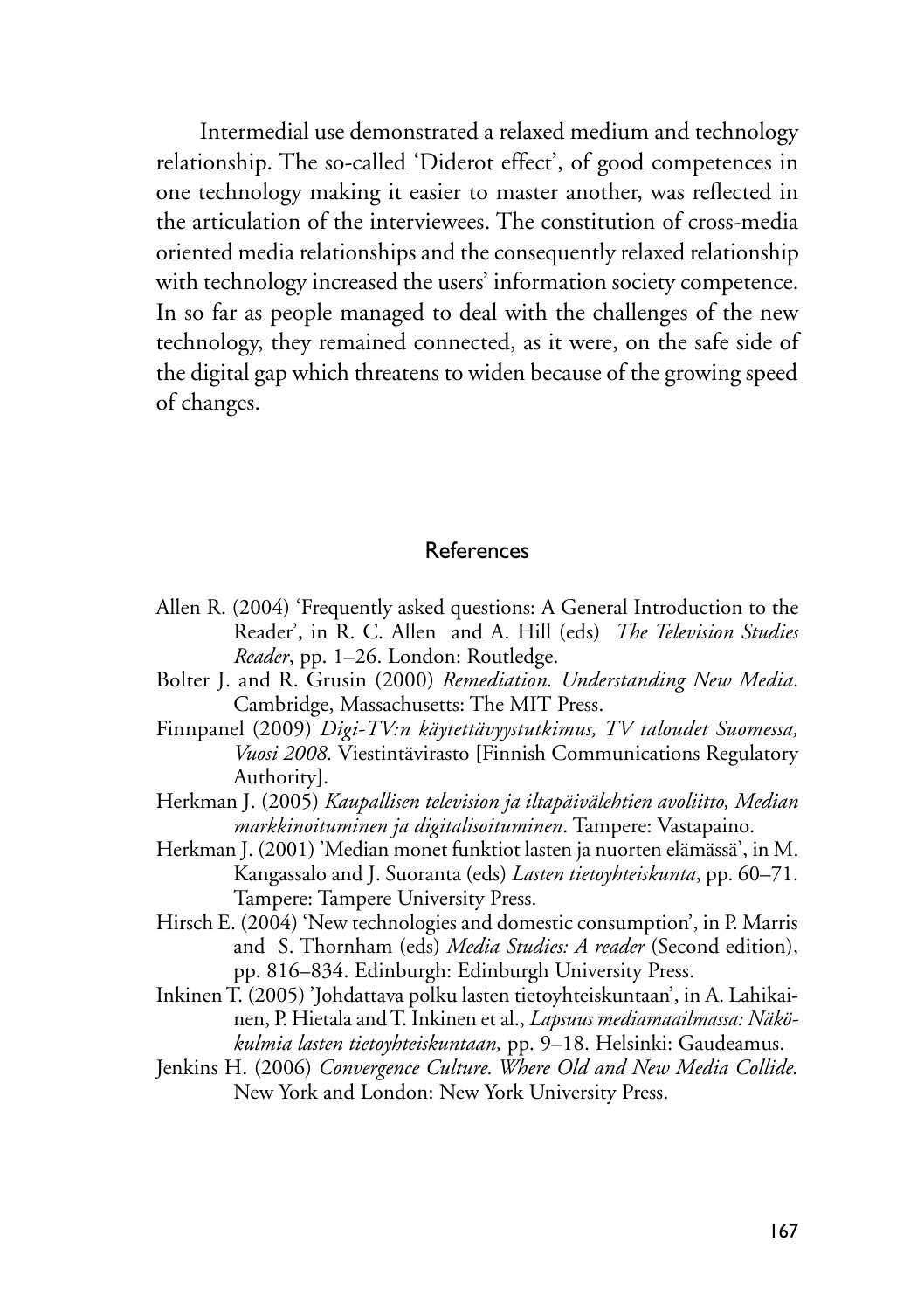- Kangaspunta S. (2008) 'The digital divide is everyday realism', A Paper for the RIPE@2008 Conference, Mainz, Germany, October 8<sup>th</sup>-11<sup>th</sup>.
- Kangaspunta S. (2006) *Yhteisöllinen digi-tv: Digitaalisen television uusi yhteisöllisyys, yhteisöllisyyden tuotteistaminen ja yhteisötelevision vaihtoehto*. Tampere: Tampere University Press.
- Kortti J. (2007) *Näköradiosta digiboksiin: Suomalaisen television sosiokulttuurinen historia*. Helsinki: Gaudeamus.
- Lankshear C. and M. Knobel (2006) *New Literacies: Everyday Practices and Classroom Learning* (2. ed.). New York: Open University Press.
- Lvm (2008) *Switchover to All-Digital Television. Final Report of Monitoring Group*. Publications of the Ministry of Transport and Communications 20/2008, Helsinki.
- Lvm (2002) *Digi-TV Suomessa. Suomalaisten toimijoiden näkemykset digitaalisen television nykytilasta ja suositukset etenemisstrategiasta 2002–2004*. Ministry of Transport and Communications, Helsinki.
- Mackay H. (2007) 'Analogue switch-off: Multi-channel viewing by "the reluctant 50%"', *International Journal of Cultural Policy* 13(1): 33–48.
- Moscovici S. (1984) 'The Phenomenon of Social Representations', in R. M. *Farr* and S. Moscovici (eds) *Social Representations*. Cambridge: Cambridge University Press.
- Mäenpää J. and A. Männistö (2009) *Kun kaikki videoivat kaikkea. Liikkuva kuva sanomalehden sivuilla.* Publications of Journalism Research Centre B 53. Tampere: University of Tampere.
- Noppari E., N. Uusitalo, R. Kupiainen and H. Luostarinen (2008) *"Mä oon nyt online!" Lasten mediaympäristö muutoksessa*. Publications of Journalism Research Centre A 104. Tampere: University of Tampere.
- Pantzar M. and E. Shove (2006) 'Kulutuskäytäntöjen ja -objektien fossilisoituminen', in P. Repo, I. Koskinen and H. Grönman (eds) *Innovaatioiden kotiutuminen*, pp. 13–26. Yearbook of the Consumer Research Centre. Helsinki: Kuluttajatutkimuskeskus.
- Tuorila H. and K. Aalto (2007) *Ongelmia tietokoneen ja digisovittimen kanssa? Tietoteknisten tukipalvelujen tarve ja tarjonta*. Publications of the Consumer Research Centre 1/2007. Helsinki: Kuluttajatutkimuskeskus.
- Urrichio W. (2004) 'Historicizing Media in Transition', in D. Thorburn and H. Jenkins (eds) *Rethinking Media Change: The Aesthetics of Transition*, pp. 23–38. Cambridge, Massachusetts: MIT Press.